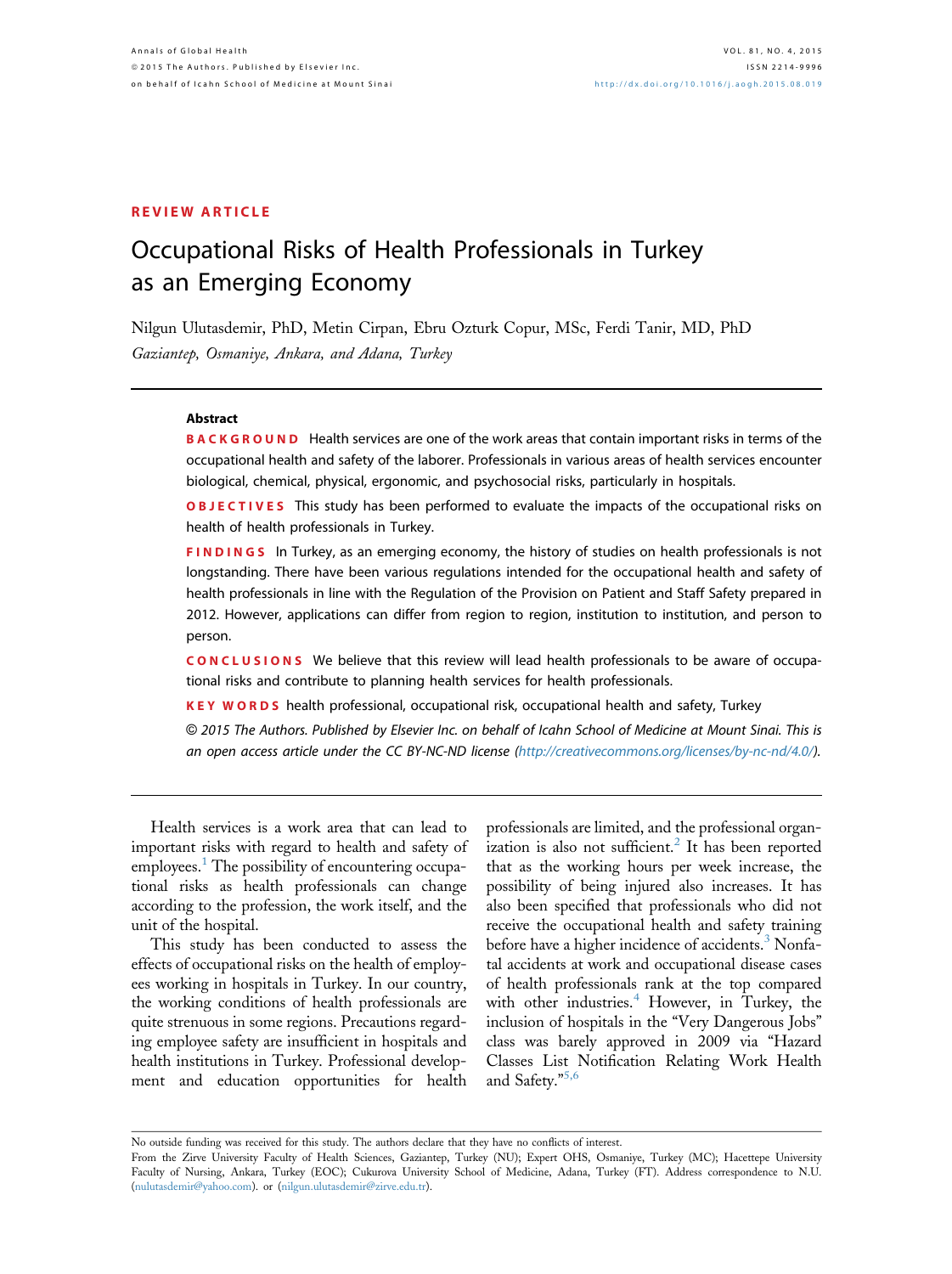523

# OCCUPATIONAL RISKS OF HEALTH

The risks that affect the health status of health professionals can be classified as biological, physical, ergonomic, chemical, and psychosocial. The American National Institute for Occupational Safety and Health has reported 29 kinds of physical, 25 kinds of chemical, 24 varieties of biological, 10 kinds of ergonomic, and 6 kinds of psychosocial hazards and risks. $7-11$ 

Biological Risk Factors. Biological agents transmitted by blood and bloody body fluids. These biological agents can be transmitted through the skin because of its impaired integrity and through mucous membranes (mouth, eye, and urogenital mucosa) as a result of the exposure to blood or bloody body fluids and some sterile body fluids. Although there are almost 30 microorganisms that can be transmitted in this way, the most important are hepatitis B virus, hepatitis C virus, hepatitis D virus, and human immunodeficiency virus (HIV) because they can lead to systemic infections and because of their current prevalence. The diversity of the clinical outcomes of these agents varies from asymptomatic infections to severe and even fatal infections.<sup>[2,3,12-21](#page-4-0)</sup> The transmission of infections to health professionals via blood occurs mostly through penetration with needles used in patients, injury with contaminated sharp instruments, or mucosal splashes with infected blood or body fluids.<sup>[19,22-27](#page-5-0)</sup> Two thirds of health professionals have stated that they have been exposed to blood or body fluids at least once; HIV infection was related to the profession in 57% of HIV-positive health professionals, and the risk of developing hepatitis B infection in health professionals is 10 times greater than in the general population.[17,18,28](#page-5-0)

Agents transmitted by respiration and droplets. Some agents, such as droplets and droplet cores, can be transmitted via the respiratory secretions of patients. Tuberculosis, measles, rubella, chickenpox, severe acute respiratory syndrome, influenza, meningococcal, and pneumococcal infections transmit in this way. $9,18$  According to the various studies performed in Turkey, health professionals, particularly nurses, are at risk, especially those working in pulmonary diseases services.[16,28-30](#page-5-0) Demir et al performed a study to determine the tuberculosis infection risk among health professionals working in a pulmonary disease hospital and another hospital that does not have a pulmonary disease clinic. They reported that the tuberculosis infection risk was 7.4 times higher in the pulmonary disease hospital than in the hospital without a pulmonary disease clinic because of the higher tuber-culosis exposure.<sup>[31](#page-5-0)</sup>

Infections transmitted via direct contact. These infectious agents transmit via directly contact with the patient. There is no need to be in contact with the skin or mucosa or for loss of skin integrity for transmission. Resistant bacteria and skin parasites such as scabies are examples of microorganisms that can lead to severe infections in inpatients.<sup>[16](#page-5-0)</sup>

Chemical Risk Factors. Various chemicals are key agents that are used to diagnose and treat diseases, perform preventive applications, and take hygienic precautions, although they are hazardous for health status of health professionals. Health professionals are exposed to chemicals (disinfectants, anesthetic agents, cytotoxic agents, drugs, some heavy metals such as mercury and latex, etc.) repeatedly and sometimes in substantial amounts. These agents can have a wide variety of effects that vary according to concentrations, contact time and method, presence of other risky agents, personal features of the health professional, and so on.<sup>[32](#page-5-0)</sup> Exposures to acids and alkalis, salts, dyes, volatile organic solvents, and various drugs, including primarily anticancer drugs in pathology, biochemistry, hematology, and other laboratories, are important risk factors for a series of diseases from allergy to cancer.<sup>[7,33](#page-4-0)</sup>

Drugs that cause severe organ toxicity and other toxic effects; show mutagenic, carcinogenic, or teratogenic effects; or are implicated in reproductive system disorders are defined as "hazardous drugs." Long-term exposure to antineoplastic/cytotoxic drugs used in chemotherapy leads to potential risks in health professionals. At the stages of preparation, administration, and waste disposal of these drugs, severe health outcomes can be observed as a result of inhalation of powder and droplets, absorption through the skin, and ingestion of contaminated food, as well as particularly teratogenic, carcinogenic, and genotoxic effects that threaten reproduc-tion during pregnancy.<sup>[9,17,18,32,34-39](#page-4-0)</sup>

Physical Risk Factors. The main physical risk factors that affect health professionals are ionizing and nonionizing radiation, noise, lighting, electrical assembly, slippery floors, temperature extremes, ventilation, vibration, and indoor pollu-tion.<sup>[7,15,17,40,41](#page-4-0)</sup> Ionizing radiation is one of the most important physical hazards in hospitals, and it influences various different health professionals in different units and with different specializations (mainly radiotherapy, nuclear medicine, and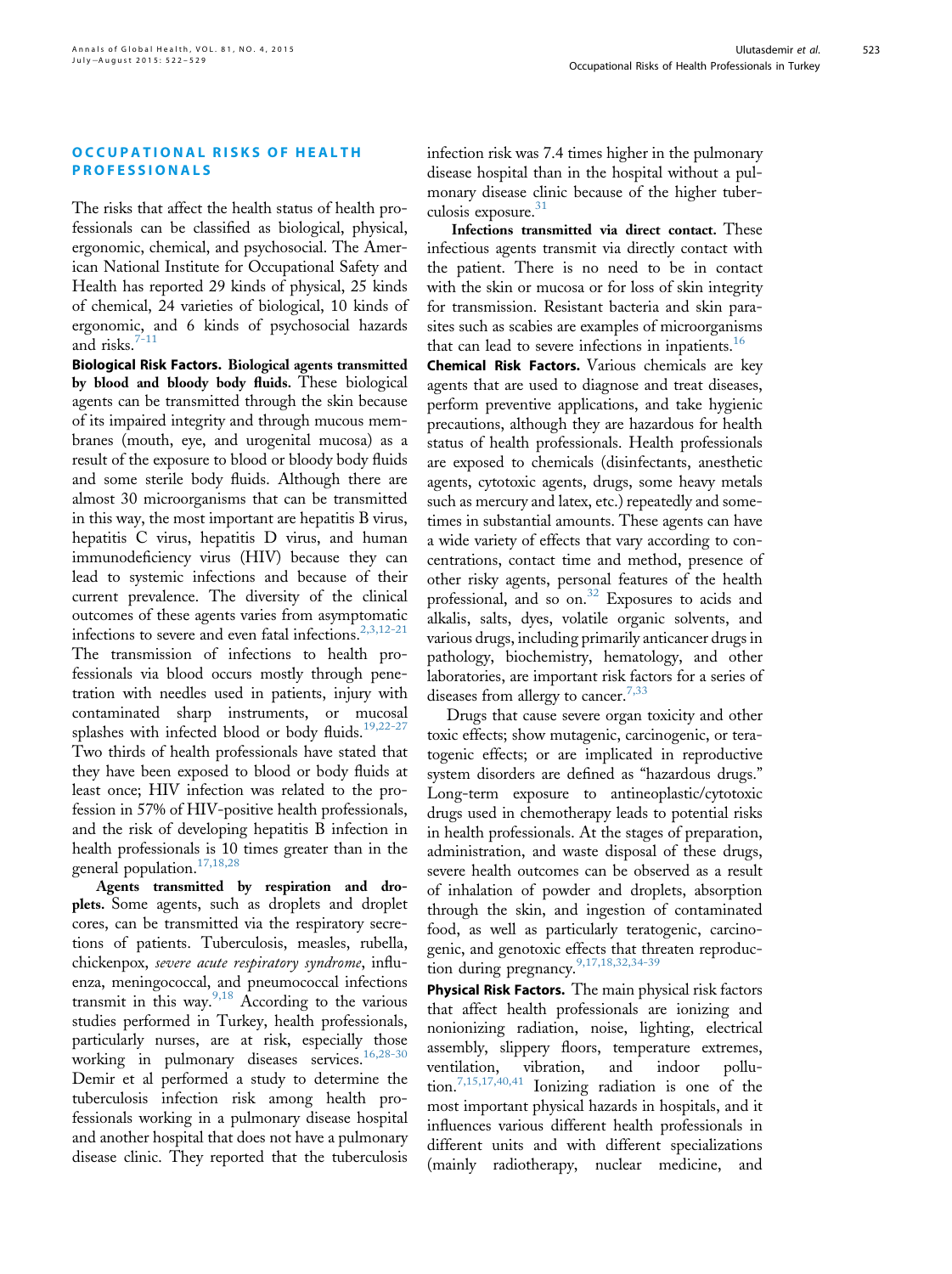radiology staff). Ionizing radiation has carcinogenic, teratogenic, and mutagenic impacts, and it is fatal in high concentrations. It leads to burns, cataracts, infertility, and genetic and congenital anomalies in moderate concentrations, and it causes cancer (particularly leukemia) with long-term exposure.  $6,17,18,40$ 

Nonionizing radiation is another physical risk factor for health professionals. It has been stated that the increase in the use of devices with electromagnetic fields and exposure to these electromagnetic fields deteriorate the body's balance and lead to diseases. It has been reported that exposure to nonionizing radiation, particularly during a work time of about 8-10 hours, leads to a feeling of dryness in the throat, eye problems, headaches, allergies, facial flushing, insomnia, sensitivity to sounds, hearing difficulties, and fatigue.<sup>7,42,43</sup>

Loudness is another important factor that disquiets people, complicates communication, restricts relaxation, adversely affects and harms the nervous system, reduces work efficiency, and creates hearing problems. Studies have found that loudness has increased to a level of discomfort for patients and health professionals in hospitals in the last 50 years.<sup>[17,40,44-46](#page-5-0)</sup>

The ventilation system of the hospitals affects the health protection of both patients and health professionals in terms of nosocomial infections. Therefore, ventilation systems should be designed to prevent nosocomial infections by paying attention to biological and physical features of related microorganisms.

Another physical factor that can affect health professionals is workplace lighting. A sufficient and satisfactory level of lighting should be arranged to provide a comfortable workplace for health professionals.<sup>[47](#page-5-0)</sup>

**Ergonomic Factors.** The more harmonization is ensured between employer and work environment, the better the safety and efficiency that can be provided to employees.  $48-50$  When there is inconsistency between the physical capacity of the laborer and the physical requirements of a job, occupational diseases may occur. In particular, nurses are the third most likely-after heavy industry workers and heavy vehicle drivers-to experience musculoskeletal system problems.<sup>7,52</sup> According to a study performed in Turkey examining the prevalence of low back pain in the last 12 months and related factors, it was found that the prevalence of low back pain in the last 12 months was at a high level that affected working life  $(73.3\%)$ .<sup>53</sup> Another study indicated that frequency of low back pain in the last year was 58.3% in nurses and health officers and 33.0% in sick nurses.<sup>54</sup>

Psychosocial Factors. Job satisfaction describes the harmony between the employee's expectations of the institution and the profession and the opportunities offered to the employee. Job satisfaction is one of the factors that affects burnout, which has severe outcomes, particularly in professions that provide services directly to people. An intense burnout state can lead to problems such as resignations, incompatibility in marriage and family, decreased self-esteem, difficulty concentrating, social isolation, and so on[.55,56](#page-6-0) A factor that adversely influences job satisfaction and leads to burnout in the workplace is violence. Violence, which has affected the health of health professionals recently, can be observed as a problem in every health institution and health professional[.7,40](#page-4-0) Violence in a health institution is defined as a verbal or behavioral threat or physical or sexual assault.<sup>57,58</sup> It has been increasingly acknowledged that health professionals, who must be in direct contact with individuals in difficult situations because of their deteriorated health status, are the most frequent targets and victims of occupational violence among all professions.<sup>59-62</sup> In Turkey, 5 doctors have been killed in the last 10 years as a result of violence in hospitals: Göksel Kalayci (November 11, 2005), Ali Menekse (January 15, 2008), Ersin Arslan (April 17, 2012), Melike Erdem (November 30, 2012), and Kamil Furtun (May 29, 2015). Some studies have estimated that health professionals' risk of exposure to violence from patients, families of patients, or others is 4-16 times greater than other employees in various sectors (such as guards, police officers, bank employees, retail workers, and those working in the transport sector). $60,63-65$ 

According to the 2002 report of the World Health Organization titled "Workplace Violence in the Health Sector," the International Labor Organization and the International Union of Nurses, it has been reported that more than 50% of health profes-sionals have been exposed to violence.<sup>[66](#page-6-0)</sup> According to this report, approximately 3%-17% of health professionals were exposed to physical violence, 27%- 67% were exposed to verbal violence, 10%-23% were exposed to psychological violence, 0.78% were exposed to sexual violence, and 0.8%-2.7% were exposed to ethnic violence.<sup>[67](#page-6-0)</sup> This violence has long-term effects on health professionals, such as despondency, job loss, discontentedness, decreased job satisfaction, anxiety, life-threatening injury, restlessness, anger, stress disorder, nightmares, sleep problems, and so on. Violence in the workplace not only affects the employee but also influences the col-leagues, family, and friends of the individual.<sup>[68-76](#page-6-0)</sup>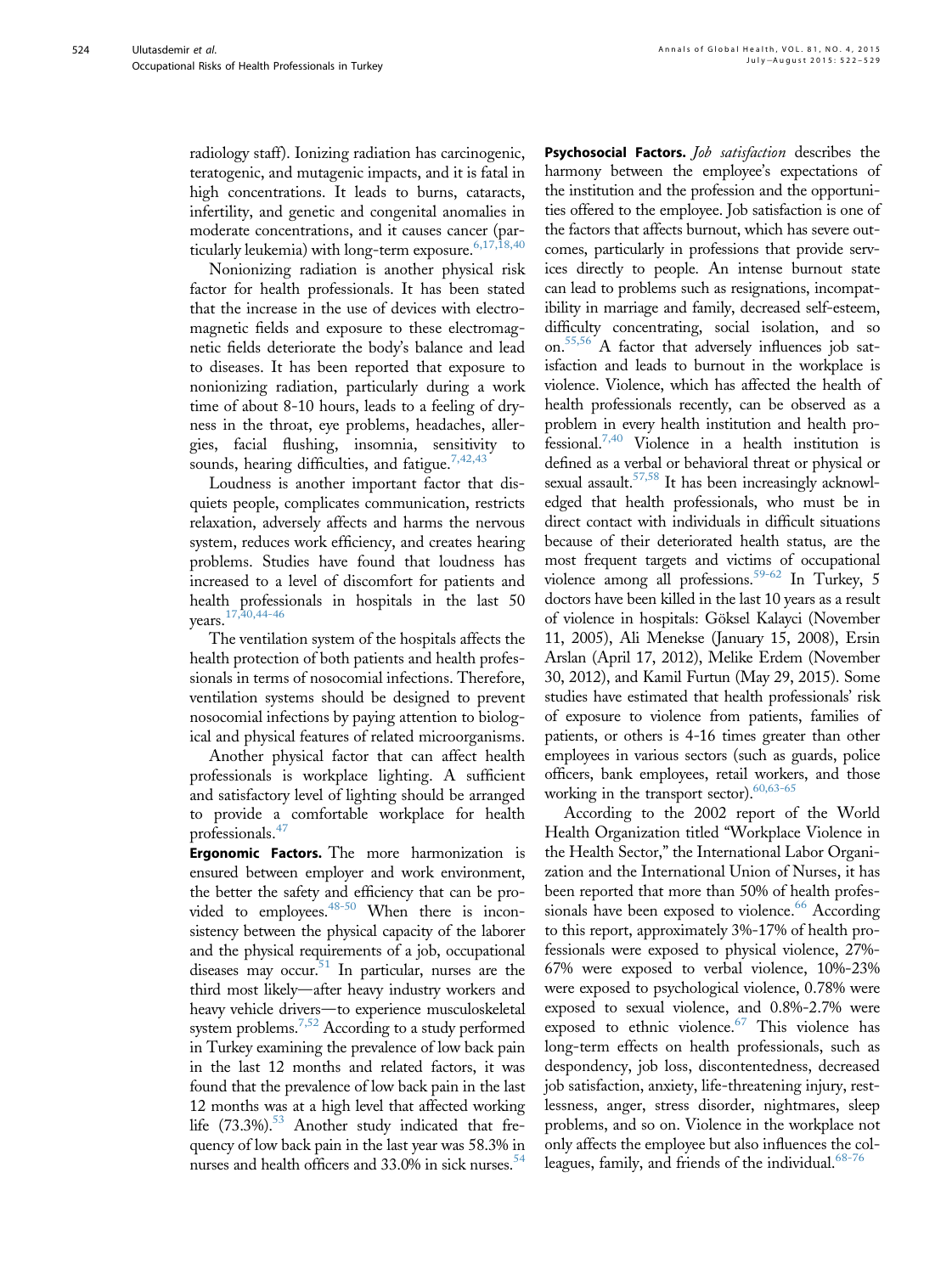525

Studies performed on workplace violence have found that psychological violence has reached more dangerous levels compared with physical violence. Psychological violence in the workplace (mobbing) is defined as systematic and hostile attitudes of one or several people toward one individual with unethical communication. Mobbing is generally performed by management teams, but it can also be performed by colleagues, subordinates, or a group of employees. It has been specified that health professionals, particularly nurses, are at serious risk of being exposed to mobbing in the workplace.<sup>[77-80](#page-6-0)</sup> Mobbing leads to excessive stress, exclusion, anxiety, digestive system problems, sleep disorders, depression, anxiety, job dissatisfaction, and burnout. $77-88$ 

## OCCUPATIONAL HEALTH AND SAFETY<br>SERVICES FOR HEALTH **PROFESSIONALS IN THE**

The Central Council of the Turkish Medical Association initiated the first studies on the health status of health professionals in Turkey in 1989 with the slogan, "This is our health." Then a database on the subject was set to be established.<sup>[89](#page-6-0)</sup> Creating a requirement for a committee that should carry out studies regarding the health and safety of employees working in the hospital was discussed in 1999-2000; pilot studies were initiated, but these studies were not completed. Precautions intended to protect the safety of health professionals were compiled in the 15th item of the "Notification on Principles and Procedures Related to Ensuring the Patient and Staff Safety and Protection in Health Institutions," which was approved on April 29, 2009. In a sense, this document created a basis for the establishment of the related OHS unit. $90,91$ 

The concept of OHS services are defined by the US Occupational Safety and Health Administration and National Institute of Occupational Safety and Health and Hospital Safety Committee. Accordingly, they are explained as first-step health care that improves and protects the health of health professionals and fulfills therapeutic care services for outpatients. An effective hospital occupational health program must include at least the following components: recruitment examinations, including a full medical history; periodic inspections; health and safety training; immunizations; health counseling; environmental control and surveillance; record systems of health and safety; and coordinated planning between hospital departments and services. Furthermore, an environmental control and

surveillance program should be part of the occupational health program and required precautions should be taken by performing risk analyses.  $91-95$ 

The Association of Public Health Professionals (originally HASUDER in Turkey) Occupational Health Working Group (OHWG) held their first meeting at Gazi University, Medical Faculty, Ankara, hosted by the Chief of Medicine on September 18, 2010. This Health Organization Workshop of Health Professionals in Hospitals meeting, organized by HASUDER and OHWG in 2010, addressed the problems of hospital OHS units. It was stated that the basic problem was financing. Because it was not written in the Health Communication Notification, it was decided that employers should pay the costs in case the payment was a burden to employees. It has been emphasized that committees in hospitals still need to reach a con-sensus about organization, function, and finance.<sup>[96](#page-7-0)</sup>

Public health professionals had an opportunity to take advantage of occupational health and safety services with the help of the "Regulation on the Provision of Patient and Staff Safety" published by the Ministry of Health on April 6, 2011, in the Official Gazette and the "Occupational Health and Safety Law" published by the Ministry of Labour and Social Security on June 30, 2012, in the Official Gazette.<sup>[93](#page-6-0)</sup> Later, hospitals were informed about the implementation of regulations and the establishment of the employee safety unit via instructions issued May 14, 2012.<sup>[94](#page-7-0)</sup> In the HASUDER-OHWG workshop hosted by the Antalya Akdeniz University Medical Faculty on September 13-15, 2012, organization of employee health units, the functions of these units, and financing topics were discussed and a model was established by receiving the contributions and recommendations of the participants. In this workshop, the aim was to recommend a model for the organization of newly established OHS units or those to be established in the future, the functions of these units, and financing. It was also intended to notify institutions and to create a common language in terms of naming concepts to avoid complicating the issues. $97$ 

# ECONOMIC ASPECTS OF<br>OCCUPATIONAL HEALTH AND SAFETY

Industrialization and technological developments have led to occupational injuries and environmental risks, which cause socioeconomic losses not only in Turkey but also in many other countries, including European countries.<sup>98-100</sup> Although there are precautions taken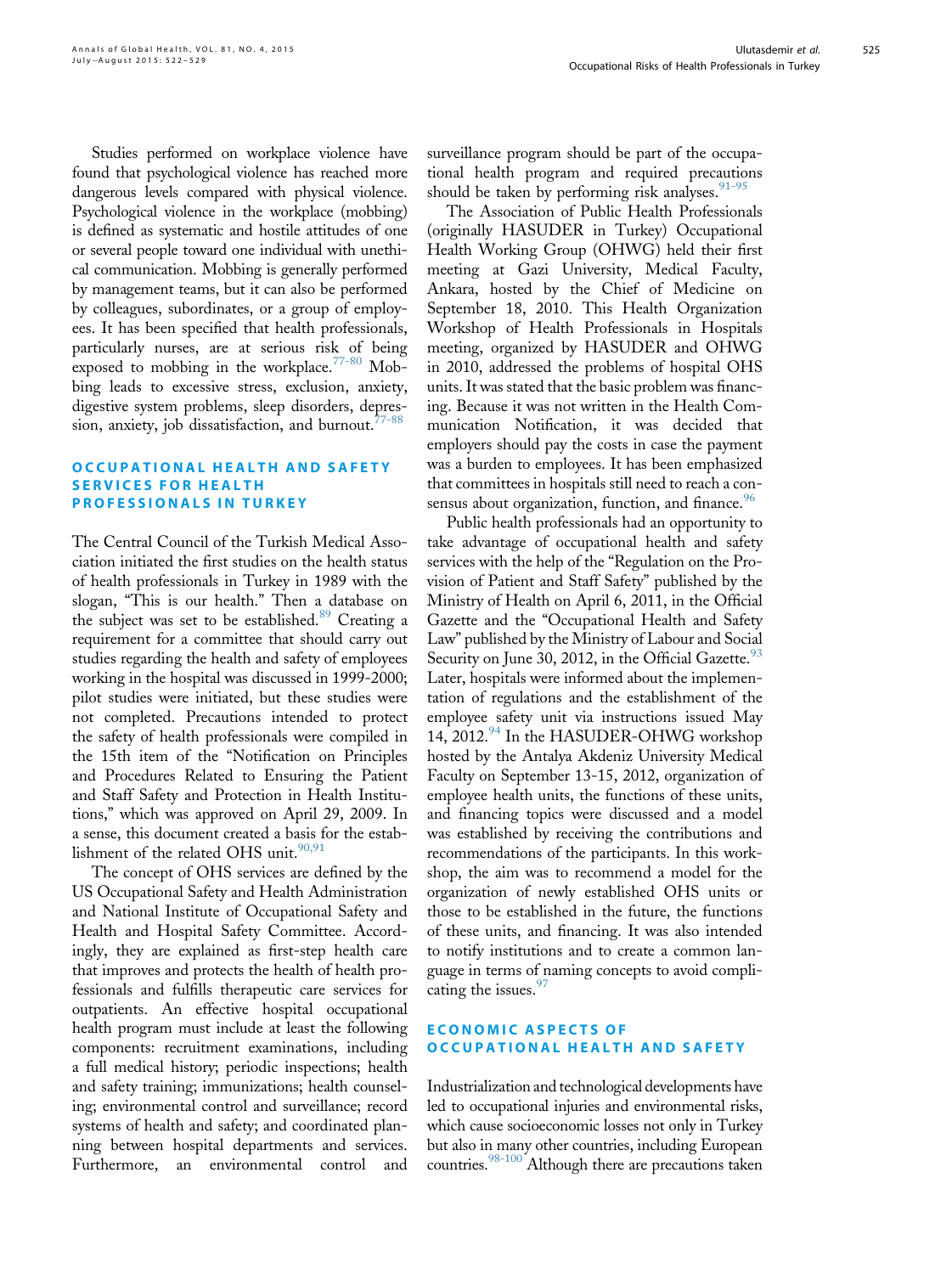<span id="page-4-0"></span>against occupational risks in developed European countries, occupational accidents and diseases due to profession have not been prevented for long years. This indicates that it is hard to overcome the risk of occupational disease and accidents. On the other hand, the gradual decrease in occupational accidents and job-related diseases in European countries in the last 10 years demonstrates the importance of applying precautions. In this regard, when we consider the outcomes of Turkey, we should support regulations in the workplace, create incentive systems, ensure the effectiveness of the Occupational Health and SafetyWorkers' Representation and Occupational Health and Security Committees, and increase training to foster social consciousness instead of waiting for employees and employers to apply these rules themselves.<sup>98</sup> According to the International Labor Organization, it has been reported that there is \$1.25 trillion loss each year as a result of OHS problems.<sup>101</sup> In Turkey, the loss of only social security systems has been reported as approximately 4 million Turkish Liras per year.<sup>[102](#page-7-0)</sup> According to a report of Turkey Statistical Institute on 2007 gross domestic product values, the total costs of occupational accidents in Turkey are almost 35 billion Turkish Liras per year. $103$ 

In Turkey, although there are occupational health and safety units in state and private hospitals,

hardware, personnel, and services are still lacking. Therefore, the applications can vary from region to region and institution to institution as well as person to person. $^{92}$  $^{92}$  $^{92}$  In this regard, it may be efficient in Turkey for the government to control services for health professionals and to see that these services are provided independent of the requests of individuals, as in various European countries.<sup>[94](#page-7-0)</sup> The health of health professionals also affects the health of the community. When we consider the regional differences of hospitals in terms of technical equipment, staff, and quality of services in Turkey, which is an emerging economy, it is very important to apply the regulations specified by national laws and procedures across the country, including the public and private health sectors. Additionally, it is crucial to decrease health workers' exposure to occupational risks.[104](#page-7-0)

OHS is crucial in terms of resource allocation. If a portion of economic resources can be allocated to OHS training and organization, the efficiency and incremental change in production as a result of the application of OHS regulations can acceler-ate economic growth and development.<sup>[105](#page-7-0)</sup> The importance of OHS precautions has increased because of the understanding that the costs to mitigate the harm of occupational accidents are higher than the costs of preventing occupational accidents.[106](#page-7-0)

### **REFERENCES**

- 1. [Mollao](http://refhub.elsevier.com/S2214-9996(15)01235-7/sref1)[glu M, Kars Fertelli T, Özkan](http://refhub.elsevier.com/S2214-9996(15)01235-7/sref1) [Tuncay F. Hastanede çal](http://refhub.elsevier.com/S2214-9996(15)01235-7/sref1)ış[an](http://refhub.elsevier.com/S2214-9996(15)01235-7/sref1) hemş[irelerin çal](http://refhub.elsevier.com/S2214-9996(15)01235-7/sref1)ış[ma ortamlar](http://refhub.elsevier.com/S2214-9996(15)01235-7/sref1)ına iliş[kin](http://refhub.elsevier.com/S2214-9996(15)01235-7/sref1) [alg](http://refhub.elsevier.com/S2214-9996(15)01235-7/sref1)ı[lar](http://refhub.elsevier.com/S2214-9996(15)01235-7/sref1)ı[n](http://refhub.elsevier.com/S2214-9996(15)01235-7/sref1)ı[n de](http://refhub.elsevier.com/S2214-9996(15)01235-7/sref1)[gerlendirilmesi. F](http://refhub.elsevier.com/S2214-9996(15)01235-7/sref1)ı[rat](http://refhub.elsevier.com/S2214-9996(15)01235-7/sref1) [Sa](http://refhub.elsevier.com/S2214-9996(15)01235-7/sref1)g[l](http://refhub.elsevier.com/S2214-9996(15)01235-7/sref1)ı[k Hizmetleri Dergisi 2010;5:](http://refhub.elsevier.com/S2214-9996(15)01235-7/sref1)  $17 - 30$  $17 - 30$ .
- 2. İzgia MC, Öztürk Türkmen H. [Akdeniz Üniversitesi](http://refhub.elsevier.com/S2214-9996(15)01235-7/sref2)'nde Taseron [Sagl](http://refhub.elsevier.com/S2214-9996(15)01235-7/sref2)ı[k](http://refhub.elsevier.com/S2214-9996(15)01235-7/sref2) İsçilerinin Isçi Sa[g](http://refhub.elsevier.com/S2214-9996(15)01235-7/sref2)lıgı [ve](http://refhub.elsevier.com/S2214-9996(15)01235-7/sref2) İs [Güvenligi Durum Tespiti. Türkiye](http://refhub.elsevier.com/S2214-9996(15)01235-7/sref2) [Halk Sagl](http://refhub.elsevier.com/S2214-9996(15)01235-7/sref2)ı[g](http://refhub.elsevier.com/S2214-9996(15)01235-7/sref2)ı [Dergisi 2012;10:](http://refhub.elsevier.com/S2214-9996(15)01235-7/sref2)  $160 - 73$  $160 - 73$  $160 - 73$ .
- 3. [Azap A, Ergönül Ö, Memikoglu KO,](http://refhub.elsevier.com/S2214-9996(15)01235-7/sref3) [et al. Occupational exposure to blood](http://refhub.elsevier.com/S2214-9996(15)01235-7/sref3) and body fl[uids among health care](http://refhub.elsevier.com/S2214-9996(15)01235-7/sref3) [workers in Ankara, Turkey. Am J](http://refhub.elsevier.com/S2214-9996(15)01235-7/sref3) [Infect Control 2005;33:48](http://refhub.elsevier.com/S2214-9996(15)01235-7/sref3)-[52](http://refhub.elsevier.com/S2214-9996(15)01235-7/sref3).
- 4. Workplace Safety & Health Topics: Healthcare Workers. Atlanta, GA: Centers for Disease Control and Prevention. Available at: [http://www.cdc.](http://www.cdc.gov/niosh/topics/healthcare)<br>gov/niosh/topics/healthcare: 2014. [gov/niosh/topics/healthcare](http://www.cdc.gov/niosh/topics/healthcare); Accessed June 24, 2015.
- 5. Türkay M, Aydogdu E. Bir Üniversite Hastanesinde Calısanlarının İş Kazası Gecirme Prevalansı ve Kaza GecIrmeyi Etkileyen Faktörler. Sağlık Çalışanlarının Sağlığı 3. Ulusal Kongresi Kitabı 2011:143-4. [http://www.tdb.org.tr/tdb/v2/yayinlar/](http://www.tdb.org.tr/tdb/v2/yayinlar/Saglik_Calisanlarinin_Sagiligi_3.Ulusal_Kongre_Kongre%20Kitabi-17.11.2011.pdf) [Saglik\\_Calisanlarinin\\_Sagiligi\\_3.Ulusal\\_](http://www.tdb.org.tr/tdb/v2/yayinlar/Saglik_Calisanlarinin_Sagiligi_3.Ulusal_Kongre_Kongre%20Kitabi-17.11.2011.pdf) [Kongre\\_Kongre%20Kitabi-17.11.2](http://www.tdb.org.tr/tdb/v2/yayinlar/Saglik_Calisanlarinin_Sagiligi_3.Ulusal_Kongre_Kongre%20Kitabi-17.11.2011.pdf) [011.pdf](http://www.tdb.org.tr/tdb/v2/yayinlar/Saglik_Calisanlarinin_Sagiligi_3.Ulusal_Kongre_Kongre%20Kitabi-17.11.2011.pdf).
- 6. Sabuncu HH. Hastanelerde İş Güvenligi, \_ Is Saglıgı ve Çevre Saglıgı Hizmetlerinin Organizasyonu. Available at: [http://www.saglikcalisanisagligi.org/](http://www.saglikcalisanisagligi.org/tezler2%20/Yeni.pdf) [tezler2 /Yeni.pdf.](http://www.saglikcalisanisagligi.org/tezler2%20/Yeni.pdf) Accessed June 24, 2015.
- 7. [Meydanl](http://refhub.elsevier.com/S2214-9996(15)01235-7/sref7)ı[o](http://refhub.elsevier.com/S2214-9996(15)01235-7/sref7)g[lu A. Sa](http://refhub.elsevier.com/S2214-9996(15)01235-7/sref7)g[l](http://refhub.elsevier.com/S2214-9996(15)01235-7/sref7)ı[k](http://refhub.elsevier.com/S2214-9996(15)01235-7/sref7) [Çal](http://refhub.elsevier.com/S2214-9996(15)01235-7/sref7)ış[anlar](http://refhub.elsevier.com/S2214-9996(15)01235-7/sref7)ı[n](http://refhub.elsevier.com/S2214-9996(15)01235-7/sref7)ı[n Sa](http://refhub.elsevier.com/S2214-9996(15)01235-7/sref7)ğ[l](http://refhub.elsevier.com/S2214-9996(15)01235-7/sref7)ığı [ve Güvenli](http://refhub.elsevier.com/S2214-9996(15)01235-7/sref7)ği. [Bal](http://refhub.elsevier.com/S2214-9996(15)01235-7/sref7)ı[kesir Sa](http://refhub.elsevier.com/S2214-9996(15)01235-7/sref7)[gl](http://refhub.elsevier.com/S2214-9996(15)01235-7/sref7)ı[k Bilimleri Dergisi](http://refhub.elsevier.com/S2214-9996(15)01235-7/sref7)  $2013;2:192-\frac{5}{9}$  $2013;2:192-\frac{5}{9}$ .
- 8. [Özkan Ö, Emiro](http://refhub.elsevier.com/S2214-9996(15)01235-7/sref8)[glu ON. Hastane](http://refhub.elsevier.com/S2214-9996(15)01235-7/sref8) [Sa](http://refhub.elsevier.com/S2214-9996(15)01235-7/sref8)ğlı[k Çal](http://refhub.elsevier.com/S2214-9996(15)01235-7/sref8)ışanları[na Yönelik](http://refhub.elsevier.com/S2214-9996(15)01235-7/sref8) İşçi [Sa](http://refhub.elsevier.com/S2214-9996(15)01235-7/sref8)ğlığı [ve](http://refhub.elsevier.com/S2214-9996(15)01235-7/sref8) İş [Güvenli](http://refhub.elsevier.com/S2214-9996(15)01235-7/sref8)ği Hizmetleri.

C.Ü. Hemş[irelik Yüksekokulu Der](http://refhub.elsevier.com/S2214-9996(15)01235-7/sref8)[gisi 2006;10:43](http://refhub.elsevier.com/S2214-9996(15)01235-7/sref8)-[51](http://refhub.elsevier.com/S2214-9996(15)01235-7/sref8).

- 9. Beşer A. Sağ[l](http://refhub.elsevier.com/S2214-9996(15)01235-7/sref9)ı[k Çal](http://refhub.elsevier.com/S2214-9996(15)01235-7/sref9)ışa[n](http://refhub.elsevier.com/S2214-9996(15)01235-7/sref9)larını[n Sa](http://refhub.elsevier.com/S2214-9996(15)01235-7/sref9)ğlı[k](http://refhub.elsevier.com/S2214-9996(15)01235-7/sref9) [Riskleri ve Yönetimi. Dokuz Eylül](http://refhub.elsevier.com/S2214-9996(15)01235-7/sref9) [Üniversitesi Hem](http://refhub.elsevier.com/S2214-9996(15)01235-7/sref9)ş[irelik Yüksekokulu](http://refhub.elsevier.com/S2214-9996(15)01235-7/sref9) [Elektronik Dergisi 2012;5:39](http://refhub.elsevier.com/S2214-9996(15)01235-7/sref9)-[44](http://refhub.elsevier.com/S2214-9996(15)01235-7/sref9).
- 10. [Toraman AR, Battal F, Ozturk K,](http://refhub.elsevier.com/S2214-9996(15)01235-7/sref10) [Akcin B. Sharps injury prevention](http://refhub.elsevier.com/S2214-9996(15)01235-7/sref10) [for hospital workers. Int J Occupat](http://refhub.elsevier.com/S2214-9996(15)01235-7/sref10) [Safety Ergon 2011;17:455](http://refhub.elsevier.com/S2214-9996(15)01235-7/sref10)-[61.](http://refhub.elsevier.com/S2214-9996(15)01235-7/sref10)
- 11. [Aksan AD. Ege Üniversitesi T](http://refhub.elsevier.com/S2214-9996(15)01235-7/sref11)ı[p](http://refhub.elsevier.com/S2214-9996(15)01235-7/sref11) [Fakültesi Hastanesinde Çal](http://refhub.elsevier.com/S2214-9996(15)01235-7/sref11)ı[san Hem](http://refhub.elsevier.com/S2214-9996(15)01235-7/sref11)[sirelere Yönelik Is](http://refhub.elsevier.com/S2214-9996(15)01235-7/sref11) Kazası [Kay](http://refhub.elsevier.com/S2214-9996(15)01235-7/sref11)ı[t Siste](http://refhub.elsevier.com/S2214-9996(15)01235-7/sref11)[minin Gelistirilmesi ve Izlenmesi.](http://refhub.elsevier.com/S2214-9996(15)01235-7/sref11) [Doktora Tezi.](http://refhub.elsevier.com/S2214-9996(15)01235-7/sref11) \_ [Izmir: Ege Üniversitesi,](http://refhub.elsevier.com/S2214-9996(15)01235-7/sref11) [Sagl](http://refhub.elsevier.com/S2214-9996(15)01235-7/sref11)ı[k Bilimleri Enstitüsü; 2005](http://refhub.elsevier.com/S2214-9996(15)01235-7/sref11).
- 12. Bloodborne infectious diseases: HIV/ AIDS, hepatitis B, hepatitis C; overview. CDC 24,7. Atlanta, GA: Centers for Disease Control and Prevention. Available at: [http://www.cdc.](http://www.cdc.gov/niosh/topics/bbp/) [gov/niosh/topics/bbp/.](http://www.cdc.gov/niosh/topics/bbp/) Accessed June 24, 2015.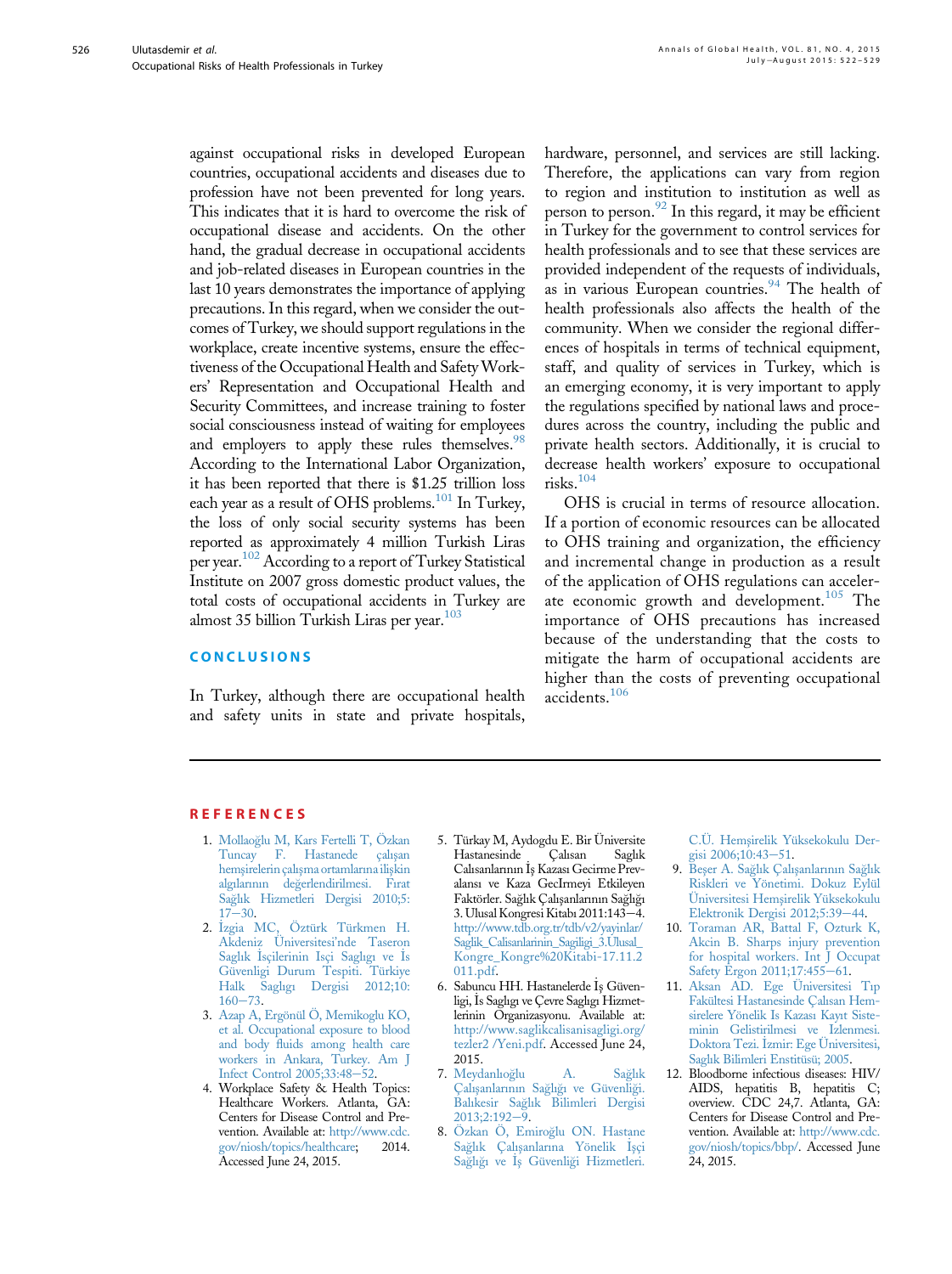527

- <span id="page-5-0"></span>13. [Abbasoglu S, Emiroglu C,](http://refhub.elsevier.com/S2214-9996(15)01235-7/sref13) [Ilhan NM, Kosar L, Kesedar S,](http://refhub.elsevier.com/S2214-9996(15)01235-7/sref13) [Müezzinoglu A. Sagl](http://refhub.elsevier.com/S2214-9996(15)01235-7/sref13)ı[k çal](http://refhub.elsevier.com/S2214-9996(15)01235-7/sref13)ı[sanlar](http://refhub.elsevier.com/S2214-9996(15)01235-7/sref13)ı[n](http://refhub.elsevier.com/S2214-9996(15)01235-7/sref13)ı[n](http://refhub.elsevier.com/S2214-9996(15)01235-7/sref13) [sagl](http://refhub.elsevier.com/S2214-9996(15)01235-7/sref13)ı[g](http://refhub.elsevier.com/S2214-9996(15)01235-7/sref13)ı [kime emanet. Toplum ve](http://refhub.elsevier.com/S2214-9996(15)01235-7/sref13) [Hekim 2006;21:173](http://refhub.elsevier.com/S2214-9996(15)01235-7/sref13)-[9.](http://refhub.elsevier.com/S2214-9996(15)01235-7/sref13)
- 14. [Dokuzo](http://refhub.elsevier.com/S2214-9996(15)01235-7/sref14)ğ[uz B. Sa](http://refhub.elsevier.com/S2214-9996(15)01235-7/sref14)ğlı[k Çal](http://refhub.elsevier.com/S2214-9996(15)01235-7/sref14)ış[anlar](http://refhub.elsevier.com/S2214-9996(15)01235-7/sref14)ı[n](http://refhub.elsevier.com/S2214-9996(15)01235-7/sref14)ın<br>Meslek Riskleri Hastane Riskleri. [Enfeksiyonlar](http://refhub.elsevier.com/S2214-9996(15)01235-7/sref14)ı [Kontrolü El Kitab](http://refhub.elsevier.com/S2214-9996(15)01235-7/sref14)ı[.](http://refhub.elsevier.com/S2214-9996(15)01235-7/sref14) [Hastane Enfeksiyonlar](http://refhub.elsevier.com/S2214-9996(15)01235-7/sref14)ı [Derne](http://refhub.elsevier.com/S2214-9996(15)01235-7/sref14)g[i](http://refhub.elsevier.com/S2214-9996(15)01235-7/sref14) [Yay](http://refhub.elsevier.com/S2214-9996(15)01235-7/sref14)ı[n](http://refhub.elsevier.com/S2214-9996(15)01235-7/sref14)ı [No: 2. Bilimsel T](http://refhub.elsevier.com/S2214-9996(15)01235-7/sref14)ı[p Yay](http://refhub.elsevier.com/S2214-9996(15)01235-7/sref14)ı[nevi;](http://refhub.elsevier.com/S2214-9996(15)01235-7/sref14)  $2004:403 - 17$  $2004:403 - 17$ .
- 15. [Saygun M. Sa](http://refhub.elsevier.com/S2214-9996(15)01235-7/sref15)ğlı[k çal](http://refhub.elsevier.com/S2214-9996(15)01235-7/sref15)ışanları[nda i](http://refhub.elsevier.com/S2214-9996(15)01235-7/sref15)ş [sa](http://refhub.elsevier.com/S2214-9996(15)01235-7/sref15)[gl](http://refhub.elsevier.com/S2214-9996(15)01235-7/sref15)ıgı [ve güvenli](http://refhub.elsevier.com/S2214-9996(15)01235-7/sref15)g[i sorunlar](http://refhub.elsevier.com/S2214-9996(15)01235-7/sref15)ı[. TAF](http://refhub.elsevier.com/S2214-9996(15)01235-7/sref15) [Prevent Med Bull 2012;11:373](http://refhub.elsevier.com/S2214-9996(15)01235-7/sref15)-[82](http://refhub.elsevier.com/S2214-9996(15)01235-7/sref15).
- 16. [Ergönül Ö. Kan ve Vücut S](http://refhub.elsevier.com/S2214-9996(15)01235-7/sref16)ı[v](http://refhub.elsevier.com/S2214-9996(15)01235-7/sref16)ı[lar](http://refhub.elsevier.com/S2214-9996(15)01235-7/sref16)ı[yla](http://refhub.elsevier.com/S2214-9996(15)01235-7/sref16) Bulaşan Etkenler Açı[s](http://refhub.elsevier.com/S2214-9996(15)01235-7/sref16)ı[ndan Tür](http://refhub.elsevier.com/S2214-9996(15)01235-7/sref16)kiye'[deki Durum ve Korunma](http://refhub.elsevier.com/S2214-9996(15)01235-7/sref16) [Yollar](http://refhub.elsevier.com/S2214-9996(15)01235-7/sref16)ı[. Ankara: Sa](http://refhub.elsevier.com/S2214-9996(15)01235-7/sref16)ğ[l](http://refhub.elsevier.com/S2214-9996(15)01235-7/sref16)ı[k Çal](http://refhub.elsevier.com/S2214-9996(15)01235-7/sref16)ış[anlar](http://refhub.elsevier.com/S2214-9996(15)01235-7/sref16)ı[n](http://refhub.elsevier.com/S2214-9996(15)01235-7/sref16)ın [Sa](http://refhub.elsevier.com/S2214-9996(15)01235-7/sref16)g[l](http://refhub.elsevier.com/S2214-9996(15)01235-7/sref16)ıgı [4. Ulusal Kongresi Kongre](http://refhub.elsevier.com/S2214-9996(15)01235-7/sref16) [Kitab](http://refhub.elsevier.com/S2214-9996(15)01235-7/sref16)ı[; 2013:68](http://refhub.elsevier.com/S2214-9996(15)01235-7/sref16)-[74](http://refhub.elsevier.com/S2214-9996(15)01235-7/sref16).
- 17. Sağlık Çalışanlarının Meslek Riskleri (Birinci Baskı). Ankara: Türk Tabipleri Birligi Yayınları. Available at: [http://www.ttb.org.tr/kütüphane.sc\\_](http://www.ttb.org.tr/k%fct%fcphane.sc_meslek_risklri.pdf) [meslek\\_risklri.pdf](http://www.ttb.org.tr/k%fct%fcphane.sc_meslek_risklri.pdf); 2008. Accessed June 24, 2015.
- 18. [Emiro](http://refhub.elsevier.com/S2214-9996(15)01235-7/sref18)[glu C. Sa](http://refhub.elsevier.com/S2214-9996(15)01235-7/sref18)g[l](http://refhub.elsevier.com/S2214-9996(15)01235-7/sref18)ı[k sektöründe](http://refhub.elsevier.com/S2214-9996(15)01235-7/sref18) [mesleki riskler ve hukuksal düzen](http://refhub.elsevier.com/S2214-9996(15)01235-7/sref18)[lemeler. Türk Tabipler Birli](http://refhub.elsevier.com/S2214-9996(15)01235-7/sref18)g[i](http://refhub.elsevier.com/S2214-9996(15)01235-7/sref18) [Mesleki Sa](http://refhub.elsevier.com/S2214-9996(15)01235-7/sref18)[gl](http://refhub.elsevier.com/S2214-9996(15)01235-7/sref18)ı[k ve Güvenlik Dergisi](http://refhub.elsevier.com/S2214-9996(15)01235-7/sref18)  $2012;43:16-25.$  $2012;43:16-25.$  $2012;43:16-25.$
- 19. [Erol S, Özkurt Z, Ertek M,](http://refhub.elsevier.com/S2214-9996(15)01235-7/sref19) [Kadanal](http://refhub.elsevier.com/S2214-9996(15)01235-7/sref19)ı [A, Ta](http://refhub.elsevier.com/S2214-9996(15)01235-7/sref19)ş[yaran MA. Sa](http://refhub.elsevier.com/S2214-9996(15)01235-7/sref19)ğ[l](http://refhub.elsevier.com/S2214-9996(15)01235-7/sref19)ı[k](http://refhub.elsevier.com/S2214-9996(15)01235-7/sref19) [çal](http://refhub.elsevier.com/S2214-9996(15)01235-7/sref19)ış[anlar](http://refhub.elsevier.com/S2214-9996(15)01235-7/sref19)ı[nda kan ve vücut s](http://refhub.elsevier.com/S2214-9996(15)01235-7/sref19)ı[v](http://refhub.elsevier.com/S2214-9996(15)01235-7/sref19)ı[lar](http://refhub.elsevier.com/S2214-9996(15)01235-7/sref19)ı[yla](http://refhub.elsevier.com/S2214-9996(15)01235-7/sref19) [olan mesleki temaslar. Hastane](http://refhub.elsevier.com/S2214-9996(15)01235-7/sref19)<br>İnfeksiyonları Dergisi 2005;9: \_ [Infeksiyonlar](http://refhub.elsevier.com/S2214-9996(15)01235-7/sref19)ı [Dergisi 2005;9:](http://refhub.elsevier.com/S2214-9996(15)01235-7/sref19)  $101 - 6$  $101 - 6$  $101 - 6$ .
- 20. [Himmelreich H, Rabenau HF,](http://refhub.elsevier.com/S2214-9996(15)01235-7/sref20) [Rindermann M, et al. The manage](http://refhub.elsevier.com/S2214-9996(15)01235-7/sref20)[ment of needlestick injuries.](http://refhub.elsevier.com/S2214-9996(15)01235-7/sref20) [Deutsches Arzteblatt Int 2013;110:](http://refhub.elsevier.com/S2214-9996(15)01235-7/sref20)  $61 - 7.$  $61 - 7.$  $61 - 7.$  $61 - 7.$
- 21. [Y](http://refhub.elsevier.com/S2214-9996(15)01235-7/sref21)ı[ld](http://refhub.elsevier.com/S2214-9996(15)01235-7/sref21)ı[r](http://refhub.elsevier.com/S2214-9996(15)01235-7/sref21)ı[m G. Kan Yoluyla Bulasan](http://refhub.elsevier.com/S2214-9996(15)01235-7/sref21) [Hastal](http://refhub.elsevier.com/S2214-9996(15)01235-7/sref21)ı[klardan Korunma. Hastane](http://refhub.elsevier.com/S2214-9996(15)01235-7/sref21) [Infeksiyonlar](http://refhub.elsevier.com/S2214-9996(15)01235-7/sref21)ı [Kontrolü El Kitab](http://refhub.elsevier.com/S2214-9996(15)01235-7/sref21)ı[.](http://refhub.elsevier.com/S2214-9996(15)01235-7/sref21) [Hastane Enfeksiyonlar](http://refhub.elsevier.com/S2214-9996(15)01235-7/sref21)ı [Dernegi](http://refhub.elsevier.com/S2214-9996(15)01235-7/sref21) [Yay](http://refhub.elsevier.com/S2214-9996(15)01235-7/sref21)ı[n](http://refhub.elsevier.com/S2214-9996(15)01235-7/sref21)ı [No: 2. Bilimsel T](http://refhub.elsevier.com/S2214-9996(15)01235-7/sref21)ı[p Yay](http://refhub.elsevier.com/S2214-9996(15)01235-7/sref21)ı[nevi;](http://refhub.elsevier.com/S2214-9996(15)01235-7/sref21)  $2004:419-23$  $2004:419-23$ .
- 22. [Köktürk M, Kursun S, Yavuz M,](http://refhub.elsevier.com/S2214-9996(15)01235-7/sref22) [Dramal](http://refhub.elsevier.com/S2214-9996(15)01235-7/sref22)ı [A. Hastanede Çal](http://refhub.elsevier.com/S2214-9996(15)01235-7/sref22)ı[san](http://refhub.elsevier.com/S2214-9996(15)01235-7/sref22) [Sagl](http://refhub.elsevier.com/S2214-9996(15)01235-7/sref22)ı[k Personelinde Kesici Delici](http://refhub.elsevier.com/S2214-9996(15)01235-7/sref22) [Alet Yaralanmalar](http://refhub.elsevier.com/S2214-9996(15)01235-7/sref22)ı[n](http://refhub.elsevier.com/S2214-9996(15)01235-7/sref22)ı[n Incelenmesi.](http://refhub.elsevier.com/S2214-9996(15)01235-7/sref22) [Izmir: 4. Ulusal Cerrahi ve Ameliya](http://refhub.elsevier.com/S2214-9996(15)01235-7/sref22)[thane Hemsireligi Kongresi; 2003:](http://refhub.elsevier.com/S2214-9996(15)01235-7/sref22)  $305 - 15$  $305 - 15$  $305 - 15$ .
- 23. [Richard VS, Kenneth J, Ramaprabha P,](http://refhub.elsevier.com/S2214-9996(15)01235-7/sref23) [Kirupakaran H, Chandy GM. Impact](http://refhub.elsevier.com/S2214-9996(15)01235-7/sref23) [of introduction of sharps containers](http://refhub.elsevier.com/S2214-9996(15)01235-7/sref23) [and of education programmes on the](http://refhub.elsevier.com/S2214-9996(15)01235-7/sref23) [pattern of needle stick injuries in a terti](http://refhub.elsevier.com/S2214-9996(15)01235-7/sref23)[ary care centre in india. J Hospital Infect](http://refhub.elsevier.com/S2214-9996(15)01235-7/sref23)  $2001;47:163-5.$  $2001;47:163-5.$  $2001;47:163-5.$
- 24. [Korkmaz M. Sa](http://refhub.elsevier.com/S2214-9996(15)01235-7/sref24)ğ[l](http://refhub.elsevier.com/S2214-9996(15)01235-7/sref24)ı[k Çal](http://refhub.elsevier.com/S2214-9996(15)01235-7/sref24)ış[anlar](http://refhub.elsevier.com/S2214-9996(15)01235-7/sref24)ı[nda](http://refhub.elsevier.com/S2214-9996(15)01235-7/sref24) [Delici Kesici Alet Yaralanmalar](http://refhub.elsevier.com/S2214-9996(15)01235-7/sref24)ı[.](http://refhub.elsevier.com/S2214-9996(15)01235-7/sref24) [F](http://refhub.elsevier.com/S2214-9996(15)01235-7/sref24)ı[rat Sa](http://refhub.elsevier.com/S2214-9996(15)01235-7/sref24)[gl](http://refhub.elsevier.com/S2214-9996(15)01235-7/sref24)ı[k Hizmetleri Dergisi](http://refhub.elsevier.com/S2214-9996(15)01235-7/sref24)  $2008;3:17-37.$  $2008;3:17-37.$  $2008;3:17-37.$
- 25. İlhan MN, Durukan E, Aras E, [Türkçüoglu S, Aygün R. Long work](http://refhub.elsevier.com/S2214-9996(15)01235-7/sref25)[ing hours increase the risk of sharp](http://refhub.elsevier.com/S2214-9996(15)01235-7/sref25) [and needlestick injury in nurses: the](http://refhub.elsevier.com/S2214-9996(15)01235-7/sref25)

[need for new policy implication.](http://refhub.elsevier.com/S2214-9996(15)01235-7/sref25)  $I$  Advanced Nurs  $2006:56:563-8$  $2006:56:563-8$ .

- 26. [Kuruüzüm Z, Elmal](http://refhub.elsevier.com/S2214-9996(15)01235-7/sref26)ı [Z, Günay S,](http://refhub.elsevier.com/S2214-9996(15)01235-7/sref26) [Gündüz S, Yapan Z. Sagl](http://refhub.elsevier.com/S2214-9996(15)01235-7/sref26)ı[k](http://refhub.elsevier.com/S2214-9996(15)01235-7/sref26) [Çal](http://refhub.elsevier.com/S2214-9996(15)01235-7/sref26)ı[sanlar](http://refhub.elsevier.com/S2214-9996(15)01235-7/sref26)ı[nda Kan ve Beden](http://refhub.elsevier.com/S2214-9996(15)01235-7/sref26) [S](http://refhub.elsevier.com/S2214-9996(15)01235-7/sref26)ı[v](http://refhub.elsevier.com/S2214-9996(15)01235-7/sref26)ı[lar](http://refhub.elsevier.com/S2214-9996(15)01235-7/sref26)ı[yla Olusan Mesleksel Yaralan](http://refhub.elsevier.com/S2214-9996(15)01235-7/sref26)[malar: Bir Anket Çal](http://refhub.elsevier.com/S2214-9996(15)01235-7/sref26)ı[smas](http://refhub.elsevier.com/S2214-9996(15)01235-7/sref26)ı[. Mikro](http://refhub.elsevier.com/S2214-9996(15)01235-7/sref26)[biyoloji Bülteni 2008;42:61](http://refhub.elsevier.com/S2214-9996(15)01235-7/sref26)-[9](http://refhub.elsevier.com/S2214-9996(15)01235-7/sref26).
- 27. [Ortaba](http://refhub.elsevier.com/S2214-9996(15)01235-7/sref27)g [T, Gülesen A, Yava A,](http://refhub.elsevier.com/S2214-9996(15)01235-7/sref27) [Bak](http://refhub.elsevier.com/S2214-9996(15)01235-7/sref27)ı[r B. Exploring the frequency of](http://refhub.elsevier.com/S2214-9996(15)01235-7/sref27) [sharps injur](http://refhub.elsevier.com/S2214-9996(15)01235-7/sref27)ı[es and affect](http://refhub.elsevier.com/S2214-9996(15)01235-7/sref27)ı[ng factors](http://refhub.elsevier.com/S2214-9996(15)01235-7/sref27) [among health care workers in a uni](http://refhub.elsevier.com/S2214-9996(15)01235-7/sref27)[versity hospital. Anatol J Clin Inves](http://refhub.elsevier.com/S2214-9996(15)01235-7/sref27)tig  $2009;3:208-12$  $2009;3:208-12$ .
- 28. [Ergönül Ö. Sa](http://refhub.elsevier.com/S2214-9996(15)01235-7/sref28)ğlı[k çal](http://refhub.elsevier.com/S2214-9996(15)01235-7/sref28)ışa[n](http://refhub.elsevier.com/S2214-9996(15)01235-7/sref28)larının [enfeksiyon riskler ve korunma yollar](http://refhub.elsevier.com/S2214-9996(15)01235-7/sref28)ı[.](http://refhub.elsevier.com/S2214-9996(15)01235-7/sref28) [Klinik Geli](http://refhub.elsevier.com/S2214-9996(15)01235-7/sref28)s[im 2007;20:86](http://refhub.elsevier.com/S2214-9996(15)01235-7/sref28)-[98.](http://refhub.elsevier.com/S2214-9996(15)01235-7/sref28)
- 29. [Kemal Tahao](http://refhub.elsevier.com/S2214-9996(15)01235-7/sref29)[glu K, Kongar N,](http://refhub.elsevier.com/S2214-9996(15)01235-7/sref29) [Elbek O, Tümer Ö, K](http://refhub.elsevier.com/S2214-9996(15)01235-7/sref29)ı[l](http://refhub.elsevier.com/S2214-9996(15)01235-7/sref29)ı[çaslan Z.](http://refhub.elsevier.com/S2214-9996(15)01235-7/sref29) [Türk Tabipleri Birli](http://refhub.elsevier.com/S2214-9996(15)01235-7/sref29)g[iTüberküloz](http://refhub.elsevier.com/S2214-9996(15)01235-7/sref29) [Raporu. Birinci Bask](http://refhub.elsevier.com/S2214-9996(15)01235-7/sref29)ı[. Ankara:](http://refhub.elsevier.com/S2214-9996(15)01235-7/sref29) [Türk Tabipleri Birli](http://refhub.elsevier.com/S2214-9996(15)01235-7/sref29)[gi Yay](http://refhub.elsevier.com/S2214-9996(15)01235-7/sref29)ı[nlar](http://refhub.elsevier.com/S2214-9996(15)01235-7/sref29)ı[;](http://refhub.elsevier.com/S2214-9996(15)01235-7/sref29)  $2012.13 - 22$  $2012.13 - 22$
- 30. Evyapan F. Solunum Yoluyla Bulasan Etkenler Acısından Türkiye'de Durum ve Korunma Yolları. Ankara: Sağlık Calısanlarının Sağlığı 4. Ulusal Kongresi Kongre Kitabı 16- 17 Kasım 2013:75-78.
- 31. [Demir M, Tuncay E, Yentürk E,](http://refhub.elsevier.com/S2214-9996(15)01235-7/sref31) [Kanmaz D. Gö](http://refhub.elsevier.com/S2214-9996(15)01235-7/sref31)[güs Hastal](http://refhub.elsevier.com/S2214-9996(15)01235-7/sref31)ı[klar](http://refhub.elsevier.com/S2214-9996(15)01235-7/sref31)ı [Has](http://refhub.elsevier.com/S2214-9996(15)01235-7/sref31)[tanesi Çal](http://refhub.elsevier.com/S2214-9996(15)01235-7/sref31)ış[anlar](http://refhub.elsevier.com/S2214-9996(15)01235-7/sref31)ı[nda Tüberküloz](http://refhub.elsevier.com/S2214-9996(15)01235-7/sref31) [Enfeksiyon Riski. Anatol J Clin](http://refhub.elsevier.com/S2214-9996(15)01235-7/sref31) Investig  $2014;8:57-61$  $2014;8:57-61$ .
- 32. [Öcek Z. Sa](http://refhub.elsevier.com/S2214-9996(15)01235-7/sref32)ğlı[k Çal](http://refhub.elsevier.com/S2214-9996(15)01235-7/sref32)ışa[n](http://refhub.elsevier.com/S2214-9996(15)01235-7/sref32)larının [Çal](http://refhub.elsevier.com/S2214-9996(15)01235-7/sref32)ışma Yaş[am](http://refhub.elsevier.com/S2214-9996(15)01235-7/sref32)ı[ndaki Kimyasal Teh](http://refhub.elsevier.com/S2214-9996(15)01235-7/sref32)[like ve Risklerle Sonuçlar](http://refhub.elsevier.com/S2214-9996(15)01235-7/sref32)ı [ve Önlem](http://refhub.elsevier.com/S2214-9996(15)01235-7/sref32)[leri \(Grup Çal](http://refhub.elsevier.com/S2214-9996(15)01235-7/sref32)ış[mas](http://refhub.elsevier.com/S2214-9996(15)01235-7/sref32)ı[-3\). Ankara:](http://refhub.elsevier.com/S2214-9996(15)01235-7/sref32) [Sa](http://refhub.elsevier.com/S2214-9996(15)01235-7/sref32)ğlı[k Çal](http://refhub.elsevier.com/S2214-9996(15)01235-7/sref32)ış[anlar](http://refhub.elsevier.com/S2214-9996(15)01235-7/sref32)ı[n](http://refhub.elsevier.com/S2214-9996(15)01235-7/sref32)ı[n Sa](http://refhub.elsevier.com/S2214-9996(15)01235-7/sref32)ğlığı [3.](http://refhub.elsevier.com/S2214-9996(15)01235-7/sref32) [Ulusal Kongresi Kongre Kitab](http://refhub.elsevier.com/S2214-9996(15)01235-7/sref32)ı[;](http://refhub.elsevier.com/S2214-9996(15)01235-7/sref32)  $2011:170-2.$  $2011:170-2.$  $2011:170-2.$  $2011:170-2.$
- 33. Saglıkta Bulusma Noktası. Hastanelerde Hasta ve Çalısan Güvenligi Ne Boyutlarda. Available at: [http://](http://www.sbn.gov.tr/icerik.aspx?id=113) [www.sbn.gov.tr/icerik.aspx?id](http://www.sbn.gov.tr/icerik.aspx?id=113)=[113.](http://www.sbn.gov.tr/icerik.aspx?id=113) Accessed June 24, 2015.
- 34. [American Society of Health-System](http://refhub.elsevier.com/S2214-9996(15)01235-7/sref34) [Pharmacists. ASHP Guidelines on](http://refhub.elsevier.com/S2214-9996(15)01235-7/sref34)<br>Handling Hazardous Drugs. Hazardous [Bethesda, MD: ASHP; 2006:](http://refhub.elsevier.com/S2214-9996(15)01235-7/sref34)  $1172 - 93$  $1172 - 93$  $1172 - 93$ .
- 35. [Occupational Safety and Health](http://refhub.elsevier.com/S2214-9996(15)01235-7/sref35) [Administration \(OSHA\). Technical](http://refhub.elsevier.com/S2214-9996(15)01235-7/sref35) [Manual. Washington, DC: U.S.](http://refhub.elsevier.com/S2214-9996(15)01235-7/sref35) [Department of Labor; 1999. Section](http://refhub.elsevier.com/S2214-9996(15)01235-7/sref35) [VI, Chapter 2](http://refhub.elsevier.com/S2214-9996(15)01235-7/sref35).
- 36. [Occupational Safety and Health](http://refhub.elsevier.com/S2214-9996(15)01235-7/sref36) [Administration. Controlling Occu](http://refhub.elsevier.com/S2214-9996(15)01235-7/sref36)[pational Exposure to Hazardous](http://refhub.elsevier.com/S2214-9996(15)01235-7/sref36) [Drugs. Directorate of Technical](http://refhub.elsevier.com/S2214-9996(15)01235-7/sref36) [Support. OSHA Instruction TED](http://refhub.elsevier.com/S2214-9996(15)01235-7/sref36) [1.15. Washington, DC: U.S.](http://refhub.elsevier.com/S2214-9996(15)01235-7/sref36) [Department of Labor; 2001.](http://refhub.elsevier.com/S2214-9996(15)01235-7/sref36)
- 37. [Antineoplastik \(Sitotoksik\) Ilaçlarla](http://refhub.elsevier.com/S2214-9996(15)01235-7/sref37) [Güvenli Çal](http://refhub.elsevier.com/S2214-9996(15)01235-7/sref37)ı[sma Rehberi. Ankara:](http://refhub.elsevier.com/S2214-9996(15)01235-7/sref37) [Sagl](http://refhub.elsevier.com/S2214-9996(15)01235-7/sref37)ı[k Bakanl](http://refhub.elsevier.com/S2214-9996(15)01235-7/sref37)ı[g](http://refhub.elsevier.com/S2214-9996(15)01235-7/sref37)ı [Tedavi Hizmetleri](http://refhub.elsevier.com/S2214-9996(15)01235-7/sref37) [Genel Müdürlügü; 2004](http://refhub.elsevier.com/S2214-9996(15)01235-7/sref37).
- 38. [Connor TH, Mcdiarmid MA. Pre](http://refhub.elsevier.com/S2214-9996(15)01235-7/sref38)[venting occupational exposures to](http://refhub.elsevier.com/S2214-9996(15)01235-7/sref38) [antineoplastic drugs in health care](http://refhub.elsevier.com/S2214-9996(15)01235-7/sref38)

[settings. Cancer J Clin 2006;56:](http://refhub.elsevier.com/S2214-9996(15)01235-7/sref38)  $354 - 65.$  $354 - 65.$  $354 - 65.$ 

- 39. [Platin N, Burgaz S. Antineoplasti](http://refhub.elsevier.com/S2214-9996(15)01235-7/sref39)[kleri Uygulayan Onkoloji Hemsire](http://refhub.elsevier.com/S2214-9996(15)01235-7/sref39)[lerinde Mesleki Sagl](http://refhub.elsevier.com/S2214-9996(15)01235-7/sref39)ı[k Riskinin](http://refhub.elsevier.com/S2214-9996(15)01235-7/sref39) [Degerlendirilmesi. Ankara: Sagl](http://refhub.elsevier.com/S2214-9996(15)01235-7/sref39)ı[k](http://refhub.elsevier.com/S2214-9996(15)01235-7/sref39) [Cal](http://refhub.elsevier.com/S2214-9996(15)01235-7/sref39)ı[sanlar](http://refhub.elsevier.com/S2214-9996(15)01235-7/sref39)ı[n](http://refhub.elsevier.com/S2214-9996(15)01235-7/sref39)ı[n Sagl](http://refhub.elsevier.com/S2214-9996(15)01235-7/sref39)ı[g](http://refhub.elsevier.com/S2214-9996(15)01235-7/sref39)ı [1. Ulusal Kon](http://refhub.elsevier.com/S2214-9996(15)01235-7/sref39)[gresi Kitab](http://refhub.elsevier.com/S2214-9996(15)01235-7/sref39)ı[; 1999:122](http://refhub.elsevier.com/S2214-9996(15)01235-7/sref39)-[7](http://refhub.elsevier.com/S2214-9996(15)01235-7/sref39).
- 40. [Parlar S. Sa](http://refhub.elsevier.com/S2214-9996(15)01235-7/sref40)ğ[l](http://refhub.elsevier.com/S2214-9996(15)01235-7/sref40)ı[k Çal](http://refhub.elsevier.com/S2214-9996(15)01235-7/sref40)ışanları[nda Göz](http://refhub.elsevier.com/S2214-9996(15)01235-7/sref40) [Ard](http://refhub.elsevier.com/S2214-9996(15)01235-7/sref40)ı [Edilen Bir Durum: Sa](http://refhub.elsevier.com/S2214-9996(15)01235-7/sref40)g[l](http://refhub.elsevier.com/S2214-9996(15)01235-7/sref40)ı[kl](http://refhub.elsevier.com/S2214-9996(15)01235-7/sref40)ı [Çal](http://refhub.elsevier.com/S2214-9996(15)01235-7/sref40)ışma Ortamı[. TAF Prevent Med](http://refhub.elsevier.com/S2214-9996(15)01235-7/sref40) [Bull 2008;7:547](http://refhub.elsevier.com/S2214-9996(15)01235-7/sref40)-[54.](http://refhub.elsevier.com/S2214-9996(15)01235-7/sref40)
- 41. [Kundurac](http://refhub.elsevier.com/S2214-9996(15)01235-7/sref41)ı[lar Z. Sa](http://refhub.elsevier.com/S2214-9996(15)01235-7/sref41)ğlı[k Çal](http://refhub.elsevier.com/S2214-9996(15)01235-7/sref41)ışa[n](http://refhub.elsevier.com/S2214-9996(15)01235-7/sref41)larının [Çal](http://refhub.elsevier.com/S2214-9996(15)01235-7/sref41)ışma Yaşamı[ndaki Fiziksel Tehlike](http://refhub.elsevier.com/S2214-9996(15)01235-7/sref41) [ve Risklerle Sonuçlar](http://refhub.elsevier.com/S2214-9996(15)01235-7/sref41)ı [ve Önlemleri](http://refhub.elsevier.com/S2214-9996(15)01235-7/sref41) [\(Grup Çal](http://refhub.elsevier.com/S2214-9996(15)01235-7/sref41)ış[mas](http://refhub.elsevier.com/S2214-9996(15)01235-7/sref41)ı[-1\). Ankara: Sa](http://refhub.elsevier.com/S2214-9996(15)01235-7/sref41)ğ[l](http://refhub.elsevier.com/S2214-9996(15)01235-7/sref41)ı[k](http://refhub.elsevier.com/S2214-9996(15)01235-7/sref41) [Çal](http://refhub.elsevier.com/S2214-9996(15)01235-7/sref41)ış[anlar](http://refhub.elsevier.com/S2214-9996(15)01235-7/sref41)ı[n](http://refhub.elsevier.com/S2214-9996(15)01235-7/sref41)ı[n Sa](http://refhub.elsevier.com/S2214-9996(15)01235-7/sref41)ğlığı [3. Ulusal Kon](http://refhub.elsevier.com/S2214-9996(15)01235-7/sref41)[gresi Kongre Kitab](http://refhub.elsevier.com/S2214-9996(15)01235-7/sref41)ı[; 2011:166](http://refhub.elsevier.com/S2214-9996(15)01235-7/sref41)-[9](http://refhub.elsevier.com/S2214-9996(15)01235-7/sref41).
- 42. [Özgür N. Radyolojik Riskler](http://refhub.elsevier.com/S2214-9996(15)01235-7/sref42) [Aç](http://refhub.elsevier.com/S2214-9996(15)01235-7/sref42)ı[s](http://refhub.elsevier.com/S2214-9996(15)01235-7/sref42)ından Türkiye'[de Durum ve](http://refhub.elsevier.com/S2214-9996(15)01235-7/sref42) [Korunma Yollar](http://refhub.elsevier.com/S2214-9996(15)01235-7/sref42)ı[. Ankara: Sa](http://refhub.elsevier.com/S2214-9996(15)01235-7/sref42)g[l](http://refhub.elsevier.com/S2214-9996(15)01235-7/sref42)ı[k](http://refhub.elsevier.com/S2214-9996(15)01235-7/sref42) [Çal](http://refhub.elsevier.com/S2214-9996(15)01235-7/sref42)ışa[n](http://refhub.elsevier.com/S2214-9996(15)01235-7/sref42)larını[n Sa](http://refhub.elsevier.com/S2214-9996(15)01235-7/sref42)ğlığı [4. Ulusal Kon](http://refhub.elsevier.com/S2214-9996(15)01235-7/sref42)[gresi Kongre Kitab](http://refhub.elsevier.com/S2214-9996(15)01235-7/sref42)ı[; 2013:79](http://refhub.elsevier.com/S2214-9996(15)01235-7/sref42)–[87.](http://refhub.elsevier.com/S2214-9996(15)01235-7/sref42)
- 43. Acil Cagrı Merkezlerinde Elektromanyetik Alan Seviyeleri ve Mesleki Maruz Kalmanın Degerlendirilmesi. Cevre ve Halk Saglıgı Icin Emanet 2011 Elektromanyetik Alanlar ve Etkileri Sempozyumu Bildirisi. \_ Istanbul: TMMOB Elektrik Mühendisleri Odası; 2011:221-224.
- 44. [Güler Ç. Ergonomiye Giris](http://refhub.elsevier.com/S2214-9996(15)01235-7/sref44)¸[. Birinci](http://refhub.elsevier.com/S2214-9996(15)01235-7/sref44) [Bask](http://refhub.elsevier.com/S2214-9996(15)01235-7/sref44)ı[. Ankara: Çevre Sa](http://refhub.elsevier.com/S2214-9996(15)01235-7/sref44)[gl](http://refhub.elsevier.com/S2214-9996(15)01235-7/sref44)ıgı [Temel](http://refhub.elsevier.com/S2214-9996(15)01235-7/sref44) [Kaynak Dizisi No: 45; 1997:43](http://refhub.elsevier.com/S2214-9996(15)01235-7/sref44)-[55](http://refhub.elsevier.com/S2214-9996(15)01235-7/sref44).
- 45. [Vehid S, Ethem Erginöz E, Eray](http://refhub.elsevier.com/S2214-9996(15)01235-7/sref45) [Yurtseven E, Çetin E, Köksal S,](http://refhub.elsevier.com/S2214-9996(15)01235-7/sref45) [Kaypmaz A. Noise level of hospital](http://refhub.elsevier.com/S2214-9996(15)01235-7/sref45) [environment. TAF Prevent Med](http://refhub.elsevier.com/S2214-9996(15)01235-7/sref45) [Bull 2011;10:409](http://refhub.elsevier.com/S2214-9996(15)01235-7/sref45)-[14.](http://refhub.elsevier.com/S2214-9996(15)01235-7/sref45)
- 46. [Beyzadeo](http://refhub.elsevier.com/S2214-9996(15)01235-7/sref46)ğ[lu H, Cengiz](http://refhub.elsevier.com/S2214-9996(15)01235-7/sref46) İ[. Sagl](http://refhub.elsevier.com/S2214-9996(15)01235-7/sref46)ı[k](http://refhub.elsevier.com/S2214-9996(15)01235-7/sref46) [Çal](http://refhub.elsevier.com/S2214-9996(15)01235-7/sref46)ı[sanlar](http://refhub.elsevier.com/S2214-9996(15)01235-7/sref46)ı[n](http://refhub.elsevier.com/S2214-9996(15)01235-7/sref46)ı[n Riskleri ve Sagl](http://refhub.elsevier.com/S2214-9996(15)01235-7/sref46)ı[k](http://refhub.elsevier.com/S2214-9996(15)01235-7/sref46) [Takipleri. Sa](http://refhub.elsevier.com/S2214-9996(15)01235-7/sref46)ğlık Düşüncesi ve Tı[p](http://refhub.elsevier.com/S2214-9996(15)01235-7/sref46) [Kültürü Dergisi Sonbahar 2013;28:](http://refhub.elsevier.com/S2214-9996(15)01235-7/sref46)  $28 - 33$  $28 - 33$ .
- 47. [Baykam N. Hastane Infeksiyonlar](http://refhub.elsevier.com/S2214-9996(15)01235-7/sref47)ı[n](http://refhub.elsevier.com/S2214-9996(15)01235-7/sref47)ı[n](http://refhub.elsevier.com/S2214-9996(15)01235-7/sref47) Kavalandı[rman](http://refhub.elsevier.com/S2214-9996(15)01235-7/sref47)ı[n](http://refhub.elsevier.com/S2214-9996(15)01235-7/sref47) [Önemi. Hastane Infeksiyonlar](http://refhub.elsevier.com/S2214-9996(15)01235-7/sref47)ı [Kon](http://refhub.elsevier.com/S2214-9996(15)01235-7/sref47)[trolü El Kitab](http://refhub.elsevier.com/S2214-9996(15)01235-7/sref47)ı[. Hastane Enfeksiyonlar](http://refhub.elsevier.com/S2214-9996(15)01235-7/sref47)ı [Dernegi Yay](http://refhub.elsevier.com/S2214-9996(15)01235-7/sref47)ı[n](http://refhub.elsevier.com/S2214-9996(15)01235-7/sref47)ı [No: 2. Bilimsel T](http://refhub.elsevier.com/S2214-9996(15)01235-7/sref47)ı[p](http://refhub.elsevier.com/S2214-9996(15)01235-7/sref47) [Yay](http://refhub.elsevier.com/S2214-9996(15)01235-7/sref47)ı[nevi; 2004:373](http://refhub.elsevier.com/S2214-9996(15)01235-7/sref47)–[81.](http://refhub.elsevier.com/S2214-9996(15)01235-7/sref47)
- 48. Vaizoglu S, Güler Ç. Saglık Çalışanlarının Çalışma Yaşamındaki Ergonomik Tehlike ve Risklerle Sonuçları ve Önlemleri. (Grup<br>Çalışması-4). Ankara: Sağlık Çalışması-4). Çalıs¸anlarının Saglıgı 3. Ulusal Kongresi Kongre Kitabı, 18-20 Kasım; 2011:177-183.
- 49. İlçe A, Dramalı [A. Yo](http://refhub.elsevier.com/S2214-9996(15)01235-7/sref49)ğun Bakı[m](http://refhub.elsevier.com/S2214-9996(15)01235-7/sref49) [Ünitelerinin Fiziksel Ergonomik](http://refhub.elsevier.com/S2214-9996(15)01235-7/sref49) [Faktörler Aç](http://refhub.elsevier.com/S2214-9996(15)01235-7/sref49)ı[s](http://refhub.elsevier.com/S2214-9996(15)01235-7/sref49)ı[ndan.](http://refhub.elsevier.com/S2214-9996(15)01235-7/sref49) \_ I[ncelenmesi](http://refhub.elsevier.com/S2214-9996(15)01235-7/sref49) Hemşirelikte Araştı[rma Geli](http://refhub.elsevier.com/S2214-9996(15)01235-7/sref49)ş[tirme](http://refhub.elsevier.com/S2214-9996(15)01235-7/sref49) [Dergisi 2010;12:53](http://refhub.elsevier.com/S2214-9996(15)01235-7/sref49)-[63.](http://refhub.elsevier.com/S2214-9996(15)01235-7/sref49)
- 50. Atasoy A, Keskin F, Başkesen N, Tekingündüz S. Laboratuvar Tekingündüz S. [Çal](http://refhub.elsevier.com/S2214-9996(15)01235-7/sref50)ışanları[nda](http://refhub.elsevier.com/S2214-9996(15)01235-7/sref50) İş[e Ba](http://refhub.elsevier.com/S2214-9996(15)01235-7/sref50)ğ[l](http://refhub.elsevier.com/S2214-9996(15)01235-7/sref50)ı [Kas](http://refhub.elsevier.com/S2214-9996(15)01235-7/sref50) İ[skelet](http://refhub.elsevier.com/S2214-9996(15)01235-7/sref50) [Sistemi Sorunlar](http://refhub.elsevier.com/S2214-9996(15)01235-7/sref50)ı [ve ErgonomikRis](http://refhub.elsevier.com/S2214-9996(15)01235-7/sref50)[klerinin De](http://refhub.elsevier.com/S2214-9996(15)01235-7/sref50)g[erlendirilmesi. Sa](http://refhub.elsevier.com/S2214-9996(15)01235-7/sref50)g[l](http://refhub.elsevier.com/S2214-9996(15)01235-7/sref50)ı[kta](http://refhub.elsevier.com/S2214-9996(15)01235-7/sref50) [Performans ve Kalite Dergisi](http://refhub.elsevier.com/S2214-9996(15)01235-7/sref50)  $2010;1:90-113.$  $2010;1:90-113.$  $2010;1:90-113.$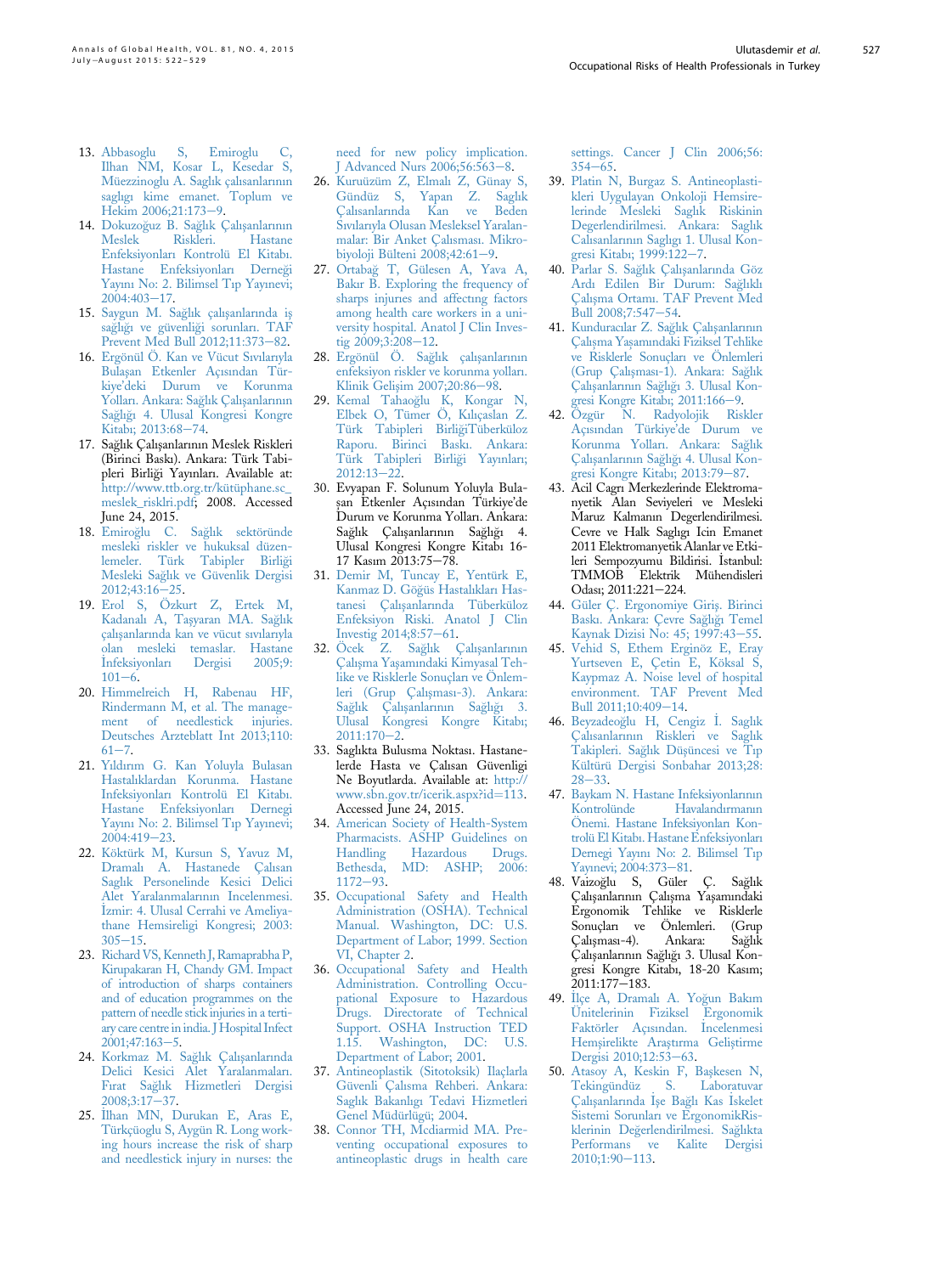- <span id="page-6-0"></span>51. Ergonomics. Washington, DC: Occupational Safety and Health Administration (OSHA), U.S. Department of Labor. Available at: [http://www.osha.](http://www.osha.gov/SLTC/ergonomics)<br>gov/SLTC/ergonomics. Accessed [gov/SLTC/ergonomics.](http://www.osha.gov/SLTC/ergonomics) June 24, 2015.
- 52. [Ilhan MN. Bir T](http://refhub.elsevier.com/S2214-9996(15)01235-7/sref52)ı[p Fakültesi Hastane](http://refhub.elsevier.com/S2214-9996(15)01235-7/sref52)[sinde Elektromanyetik Alan Haritas](http://refhub.elsevier.com/S2214-9996(15)01235-7/sref52)ı [C](http://refhub.elsevier.com/S2214-9996(15)01235-7/sref52)ı[kar](http://refhub.elsevier.com/S2214-9996(15)01235-7/sref52)ı[lmas](http://refhub.elsevier.com/S2214-9996(15)01235-7/sref52)ı [ve Elektromanyetik Alan](http://refhub.elsevier.com/S2214-9996(15)01235-7/sref52) [Bulunan Yerlerde Cal](http://refhub.elsevier.com/S2214-9996(15)01235-7/sref52)ı[sanlar](http://refhub.elsevier.com/S2214-9996(15)01235-7/sref52)ı[n Sagl](http://refhub.elsevier.com/S2214-9996(15)01235-7/sref52)ı[k](http://refhub.elsevier.com/S2214-9996(15)01235-7/sref52) [Durumlar](http://refhub.elsevier.com/S2214-9996(15)01235-7/sref52)ı[. Doktora Tezi. Ankara:](http://refhub.elsevier.com/S2214-9996(15)01235-7/sref52) [Ankara Üniversitesi Sagl](http://refhub.elsevier.com/S2214-9996(15)01235-7/sref52)ı[k Bilimleri](http://refhub.elsevier.com/S2214-9996(15)01235-7/sref52) [Enstitüsü; 2007](http://refhub.elsevier.com/S2214-9996(15)01235-7/sref52).
- 53. Kevser Tarı, Selçuk K, Çevik C,<br>Karataş G, Mercan Y. İstanbul'da Bir Dogumevi ve Çocuk Hastalıkları Hastanesinde Çalışan Ebe ve Hemşirelerde Son 12 Aylık Bel Ağrısı Prevalansı ve İlişkili Etmenler. Ankara: Sağlık Çalışanlarının Sağlığı 3. Ulusal Kongresi Kongre Kitabı. 18-20 Kasım 2011:134-135.
- 54. [Aksakal N,](http://refhub.elsevier.com/S2214-9996(15)01235-7/sref54) \_ [Ilhan MN, Yüksel H,](http://refhub.elsevier.com/S2214-9996(15)01235-7/sref54) [Kurtcebe Ö Bumin MA. Bir Üniver](http://refhub.elsevier.com/S2214-9996(15)01235-7/sref54)site Hastanesinde Calıs[an Hems](http://refhub.elsevier.com/S2214-9996(15)01235-7/sref54)[ire](http://refhub.elsevier.com/S2214-9996(15)01235-7/sref54) [Sa](http://refhub.elsevier.com/S2214-9996(15)01235-7/sref54)g[l](http://refhub.elsevier.com/S2214-9996(15)01235-7/sref54)ı[k Memuru ve Hasta Bak](http://refhub.elsevier.com/S2214-9996(15)01235-7/sref54)ı[c](http://refhub.elsevier.com/S2214-9996(15)01235-7/sref54)ı[larda](http://refhub.elsevier.com/S2214-9996(15)01235-7/sref54) [Bel A](http://refhub.elsevier.com/S2214-9996(15)01235-7/sref54)g[r](http://refhub.elsevier.com/S2214-9996(15)01235-7/sref54)ı[s](http://refhub.elsevier.com/S2214-9996(15)01235-7/sref54)ı [S](http://refhub.elsevier.com/S2214-9996(15)01235-7/sref54)ı[kl](http://refhub.elsevier.com/S2214-9996(15)01235-7/sref54)ıgı [ve Etkileyen Fak](http://refhub.elsevier.com/S2214-9996(15)01235-7/sref54)[törler. Türk Tabipler Birli](http://refhub.elsevier.com/S2214-9996(15)01235-7/sref54)[gi Mesleki](http://refhub.elsevier.com/S2214-9996(15)01235-7/sref54) [Sa](http://refhub.elsevier.com/S2214-9996(15)01235-7/sref54)g[l](http://refhub.elsevier.com/S2214-9996(15)01235-7/sref54)ı[k ve Güvenlik Dergisi 2009;32:](http://refhub.elsevier.com/S2214-9996(15)01235-7/sref54)  $38-46.$  $38-46.$  $38-46.$  $38-46.$ <br>55. Demir
- 55. [Demir A. Hems¸irelikte](http://refhub.elsevier.com/S2214-9996(15)01235-7/sref55) [Tükenmis¸li](http://refhub.elsevier.com/S2214-9996(15)01235-7/sref55)g[e Bir Bak](http://refhub.elsevier.com/S2214-9996(15)01235-7/sref55)ıs¸[. Atatürk](http://refhub.elsevier.com/S2214-9996(15)01235-7/sref55) Üniversitesi Hemş[irelik Yüksekokulu](http://refhub.elsevier.com/S2214-9996(15)01235-7/sref55) [Dergisi 2004;7:71](http://refhub.elsevier.com/S2214-9996(15)01235-7/sref55)-[80.](http://refhub.elsevier.com/S2214-9996(15)01235-7/sref55)
- 56. [Birgili F, Sal](http://refhub.elsevier.com/S2214-9996(15)01235-7/sref56)ıs¸ [F, Özdemir S. Sa](http://refhub.elsevier.com/S2214-9996(15)01235-7/sref56)[gl](http://refhub.elsevier.com/S2214-9996(15)01235-7/sref56)ı[k](http://refhub.elsevier.com/S2214-9996(15)01235-7/sref56) [Çal](http://refhub.elsevier.com/S2214-9996(15)01235-7/sref56)ış[anlar](http://refhub.elsevier.com/S2214-9996(15)01235-7/sref56)ı[n](http://refhub.elsevier.com/S2214-9996(15)01235-7/sref56)ın İş [Doyumunu Etki](http://refhub.elsevier.com/S2214-9996(15)01235-7/sref56)[leyen Baz](http://refhub.elsevier.com/S2214-9996(15)01235-7/sref56)ı [Etmenlerin](http://refhub.elsevier.com/S2214-9996(15)01235-7/sref56) \_ [Incelenmesi.](http://refhub.elsevier.com/S2214-9996(15)01235-7/sref56) [Anadolu Hemþirelik ve Saðlýk](http://refhub.elsevier.com/S2214-9996(15)01235-7/sref56) [Bilimleri Dergisi 2010;13:27](http://refhub.elsevier.com/S2214-9996(15)01235-7/sref56)-[37](http://refhub.elsevier.com/S2214-9996(15)01235-7/sref56).
- 57. [Al B, Zengin S, Deryal Y, Gökcen C,](http://refhub.elsevier.com/S2214-9996(15)01235-7/sref57) [Ar](http://refhub.elsevier.com/S2214-9996(15)01235-7/sref57)ı [Y](http://refhub.elsevier.com/S2214-9996(15)01235-7/sref57)ı[lmaz D, Y](http://refhub.elsevier.com/S2214-9996(15)01235-7/sref57)ı[ld](http://refhub.elsevier.com/S2214-9996(15)01235-7/sref57)ı[r](http://refhub.elsevier.com/S2214-9996(15)01235-7/sref57)ı[m C. Increased](http://refhub.elsevier.com/S2214-9996(15)01235-7/sref57) [violence towards health care staff.](http://refhub.elsevier.com/S2214-9996(15)01235-7/sref57) [JAEM 2012;11:115](http://refhub.elsevier.com/S2214-9996(15)01235-7/sref57)-[24.](http://refhub.elsevier.com/S2214-9996(15)01235-7/sref57)
- 58. [Saines JC. Violence and aggression in](http://refhub.elsevier.com/S2214-9996(15)01235-7/sref58) [A&E: recommendations for action.](http://refhub.elsevier.com/S2214-9996(15)01235-7/sref58) [Accid Emerg Nurs 1999;7:8](http://refhub.elsevier.com/S2214-9996(15)01235-7/sref58)-[12.](http://refhub.elsevier.com/S2214-9996(15)01235-7/sref58)
- 59. [Kingma M. Workplace violence in](http://refhub.elsevier.com/S2214-9996(15)01235-7/sref59) [the health sector: a problem of epi](http://refhub.elsevier.com/S2214-9996(15)01235-7/sref59)[demic proportion. Int Nurs Rev](http://refhub.elsevier.com/S2214-9996(15)01235-7/sref59)  $2001;48:129-30.$  $2001;48:129-30.$  $2001;48:129-30.$  $2001;48:129-30.$
- 60. [Ferns T. Violence, aggression and](http://refhub.elsevier.com/S2214-9996(15)01235-7/sref60) [physical assault in health care set](http://refhub.elsevier.com/S2214-9996(15)01235-7/sref60)tings. Nurs Standard  $2006;21:42-6$ .
- 61. [Roche M, Diers D, Duf](http://refhub.elsevier.com/S2214-9996(15)01235-7/sref61)field C, [Catling-Paull C. Violence toward](http://refhub.elsevier.com/S2214-9996(15)01235-7/sref61) [nurses, the work environment and](http://refhub.elsevier.com/S2214-9996(15)01235-7/sref61) [patient outcomes. J Nurs Scholarship](http://refhub.elsevier.com/S2214-9996(15)01235-7/sref61) [2010;42:13](http://refhub.elsevier.com/S2214-9996(15)01235-7/sref61)-[22](http://refhub.elsevier.com/S2214-9996(15)01235-7/sref61).
- 62. [Hahn S, Hantikainen V, Needham I,](http://refhub.elsevier.com/S2214-9996(15)01235-7/sref62) [Kok G, Dassen T, Halfens RJ.](http://refhub.elsevier.com/S2214-9996(15)01235-7/sref62) [Patient and visitor violence in the](http://refhub.elsevier.com/S2214-9996(15)01235-7/sref62) [general hospital, occurrence, staff](http://refhub.elsevier.com/S2214-9996(15)01235-7/sref62) [intervention sand consequences: a](http://refhub.elsevier.com/S2214-9996(15)01235-7/sref62) [cross-sectional survey. J Adv Nurs](http://refhub.elsevier.com/S2214-9996(15)01235-7/sref62) [2012;68:2685](http://refhub.elsevier.com/S2214-9996(15)01235-7/sref62)-[99](http://refhub.elsevier.com/S2214-9996(15)01235-7/sref62).
- 63. [Elliott P. Violence in health care:](http://refhub.elsevier.com/S2214-9996(15)01235-7/sref63) [what nurse managers need to know.](http://refhub.elsevier.com/S2214-9996(15)01235-7/sref63) [Nurs Manag 1997;28:38](http://refhub.elsevier.com/S2214-9996(15)01235-7/sref63)-[41.](http://refhub.elsevier.com/S2214-9996(15)01235-7/sref63)
- 64. Health and Safety Executive. Violence at Work: Findings from the

British Crime Survey. London: Home Office Information and Publications Group; Research, Development and Statistics Directorate; October 1999.

- 65. [Sibbald B. Physician, protect thyself.](http://refhub.elsevier.com/S2214-9996(15)01235-7/sref65) [Can Med Assoc J 1998;159:987](http://refhub.elsevier.com/S2214-9996(15)01235-7/sref65)-[9.](http://refhub.elsevier.com/S2214-9996(15)01235-7/sref65)
- 66. [Nau J, Halfens R, Needham I,](http://refhub.elsevier.com/S2214-9996(15)01235-7/sref66) [Dassen T. The De-escalating aggres](http://refhub.elsevier.com/S2214-9996(15)01235-7/sref66)[sive behaviour scale: development](http://refhub.elsevier.com/S2214-9996(15)01235-7/sref66) [and psychometric testing. J Adv](http://refhub.elsevier.com/S2214-9996(15)01235-7/sref66) [Nurs 2009;65:1956](http://refhub.elsevier.com/S2214-9996(15)01235-7/sref66)-[64.](http://refhub.elsevier.com/S2214-9996(15)01235-7/sref66)
- 67. [Chen WC, Hwu HG, Kung SM,](http://refhub.elsevier.com/S2214-9996(15)01235-7/sref67) [Chiu HJ, Wang JD. Prevalence and](http://refhub.elsevier.com/S2214-9996(15)01235-7/sref67) [determinants of workplace violence](http://refhub.elsevier.com/S2214-9996(15)01235-7/sref67) [of health care workers in a psychiatric](http://refhub.elsevier.com/S2214-9996(15)01235-7/sref67) [hospital in Taiwan. J Occup Health](http://refhub.elsevier.com/S2214-9996(15)01235-7/sref67) [2008;50:288](http://refhub.elsevier.com/S2214-9996(15)01235-7/sref67)-[93.](http://refhub.elsevier.com/S2214-9996(15)01235-7/sref67)
- 68. Violence. Occupational hazards in hospitals. NIOSH. Available at: [http://www.cdc.gov/niosh/docs/2002-](http://www.cdc.gov/niosh/docs/2002-101/pdfs/2002-101.pdf) [101/pdfs/2002-101.pdf.](http://www.cdc.gov/niosh/docs/2002-101/pdfs/2002-101.pdf) Accessed June 24, 2015.
- 69. [Ünsal Atan S, Dönmez S. Hemsire](http://refhub.elsevier.com/S2214-9996(15)01235-7/sref69)[lere Kars](http://refhub.elsevier.com/S2214-9996(15)01235-7/sref69)ı İsyeri Siddeti. Adli Tı[p](http://refhub.elsevier.com/S2214-9996(15)01235-7/sref69) [Dergisi 2011;25:1.](http://refhub.elsevier.com/S2214-9996(15)01235-7/sref69)
- 70. [Ayranci U, Yenilmez C, Balci Y,](http://refhub.elsevier.com/S2214-9996(15)01235-7/sref70) [Kaptanoglu C. Identi](http://refhub.elsevier.com/S2214-9996(15)01235-7/sref70)fication of [violence in Turkish health care set](http://refhub.elsevier.com/S2214-9996(15)01235-7/sref70)[tings. J Interpers Violence 2006;21:](http://refhub.elsevier.com/S2214-9996(15)01235-7/sref70)  $276 - 96.$  $276 - 96.$  $276 - 96.$
- 71. [Franz S, Zeh A, Schablon A,](http://refhub.elsevier.com/S2214-9996(15)01235-7/sref71) [Kuhnert S, Nienhaus A. Aggression](http://refhub.elsevier.com/S2214-9996(15)01235-7/sref71) [and violence against health care](http://refhub.elsevier.com/S2214-9996(15)01235-7/sref71) [workers in Germany: a cross sec](http://refhub.elsevier.com/S2214-9996(15)01235-7/sref71)[tional retrospective survey. BMC](http://refhub.elsevier.com/S2214-9996(15)01235-7/sref71) [Health Serv Res 2010;10:51.](http://refhub.elsevier.com/S2214-9996(15)01235-7/sref71)
- 72. [Gerberich SG, Church TR,](http://refhub.elsevier.com/S2214-9996(15)01235-7/sref72) [McGovern PM, et al. An epidemio](http://refhub.elsevier.com/S2214-9996(15)01235-7/sref72)[logical study of the magnitude and](http://refhub.elsevier.com/S2214-9996(15)01235-7/sref72) [consequences of work related violence:](http://refhub.elsevier.com/S2214-9996(15)01235-7/sref72) [the Minnesota Nurses](http://refhub.elsevier.com/S2214-9996(15)01235-7/sref72)' Study. Occup [Environ Med 2004;61:495](http://refhub.elsevier.com/S2214-9996(15)01235-7/sref72)-[503](http://refhub.elsevier.com/S2214-9996(15)01235-7/sref72).
- 73. Stathopoulou HG. Violence and aggression towards health care professionals. Health Science Journal. Available at: [http://www.Hsj.Gr.](http://www.Hsj.Gr) Accessed June 24, 2015.
- 74. [Estryn-Behar M, Van der](http://refhub.elsevier.com/S2214-9996(15)01235-7/sref74) [Heijden B, Camerino D, et al. Vio](http://refhub.elsevier.com/S2214-9996(15)01235-7/sref74)[lence risks in nursing-results from](http://refhub.elsevier.com/S2214-9996(15)01235-7/sref74) [the European](http://refhub.elsevier.com/S2214-9996(15)01235-7/sref74) 'NEXT' study. Occup [Med \(Lond\) 2008;58:107](http://refhub.elsevier.com/S2214-9996(15)01235-7/sref74)–[14.](http://refhub.elsevier.com/S2214-9996(15)01235-7/sref74)<br>Dursun S. Isyeri Siddetinin
- 75. Dursun S. [Cal](http://refhub.elsevier.com/S2214-9996(15)01235-7/sref75)ı[sanlar](http://refhub.elsevier.com/S2214-9996(15)01235-7/sref75)ı[n Tükenmislik Düzeyi](http://refhub.elsevier.com/S2214-9996(15)01235-7/sref75) [Üzerine Etkisi: Sagl](http://refhub.elsevier.com/S2214-9996(15)01235-7/sref75)ı[k Sektöründe](http://refhub.elsevier.com/S2214-9996(15)01235-7/sref75) [Bir Uygulama. Cal](http://refhub.elsevier.com/S2214-9996(15)01235-7/sref75)ı[sma Iliskileri](http://refhub.elsevier.com/S2214-9996(15)01235-7/sref75) [Dergisi 2012;3:105](http://refhub.elsevier.com/S2214-9996(15)01235-7/sref75)-[15](http://refhub.elsevier.com/S2214-9996(15)01235-7/sref75).
- 76. [P](http://refhub.elsevier.com/S2214-9996(15)01235-7/sref76)ı[nar T, P](http://refhub.elsevier.com/S2214-9996(15)01235-7/sref76)ı[nar G. Sa](http://refhub.elsevier.com/S2214-9996(15)01235-7/sref76)ğlı[k Çal](http://refhub.elsevier.com/S2214-9996(15)01235-7/sref76)ış[anlar](http://refhub.elsevier.com/S2214-9996(15)01235-7/sref76)ı [ve](http://refhub.elsevier.com/S2214-9996(15)01235-7/sref76) İşyerinde Ş[iddet. TAF Prev Med](http://refhub.elsevier.com/S2214-9996(15)01235-7/sref76) [Bull 2012;12:315](http://refhub.elsevier.com/S2214-9996(15)01235-7/sref76)-[26](http://refhub.elsevier.com/S2214-9996(15)01235-7/sref76).
- 77. [Tekin I. Violence against emergency](http://refhub.elsevier.com/S2214-9996(15)01235-7/sref77) [staff. Türkiye Klinikleri T](http://refhub.elsevier.com/S2214-9996(15)01235-7/sref77)ı[p Bilimleri](http://refhub.elsevier.com/S2214-9996(15)01235-7/sref77) [Dergisi 2006;2:68](http://refhub.elsevier.com/S2214-9996(15)01235-7/sref77)-[73](http://refhub.elsevier.com/S2214-9996(15)01235-7/sref77).
- 78. [Delbel JC. De-escalating workplace](http://refhub.elsevier.com/S2214-9996(15)01235-7/sref78) [aggression. Nurs Manage 2003;34:](http://refhub.elsevier.com/S2214-9996(15)01235-7/sref78)  $30 - 4$  $30 - 4$ .
- 79. [Yi](http://refhub.elsevier.com/S2214-9996(15)01235-7/sref79)[gitbas¸](http://refhub.elsevier.com/S2214-9996(15)01235-7/sref79) [Ç, Deveci SE. Sa](http://refhub.elsevier.com/S2214-9996(15)01235-7/sref79)g[l](http://refhub.elsevier.com/S2214-9996(15)01235-7/sref79)ı[k](http://refhub.elsevier.com/S2214-9996(15)01235-7/sref79) [Çal](http://refhub.elsevier.com/S2214-9996(15)01235-7/sref79)ış[anlar](http://refhub.elsevier.com/S2214-9996(15)01235-7/sref79)ı[na Yönelik Mobbing.](http://refhub.elsevier.com/S2214-9996(15)01235-7/sref79) [Türk Tabipler Birli](http://refhub.elsevier.com/S2214-9996(15)01235-7/sref79)[gi Mesleki](http://refhub.elsevier.com/S2214-9996(15)01235-7/sref79)

[Sa](http://refhub.elsevier.com/S2214-9996(15)01235-7/sref79)g[l](http://refhub.elsevier.com/S2214-9996(15)01235-7/sref79)ı[k ve Güvenlik Dergisi 2011;](http://refhub.elsevier.com/S2214-9996(15)01235-7/sref79)  $42:23-8$  $42:23-8$  $42:23-8$ .

- 80. [Asi Karaka](http://refhub.elsevier.com/S2214-9996(15)01235-7/sref80)s [S, Okanl](http://refhub.elsevier.com/S2214-9996(15)01235-7/sref80)ı [A. Hems](http://refhub.elsevier.com/S2214-9996(15)01235-7/sref80)[irelik](http://refhub.elsevier.com/S2214-9996(15)01235-7/sref80) ve Mobbing. Gümüshane Üniversi[tesi Sa](http://refhub.elsevier.com/S2214-9996(15)01235-7/sref80)g[l](http://refhub.elsevier.com/S2214-9996(15)01235-7/sref80)ı[k Bilimleri Dergisi 2013;2:](http://refhub.elsevier.com/S2214-9996(15)01235-7/sref80)  $562 - 76.$  $562 - 76.$  $562 - 76.$  $562 - 76.$
- 81. [Teymourzadeh E, Rashidian A,](http://refhub.elsevier.com/S2214-9996(15)01235-7/sref81) [Arab M, Akbari-Sari A,](http://refhub.elsevier.com/S2214-9996(15)01235-7/sref81) [Hakimzadeh SM. Nurses exposure to](http://refhub.elsevier.com/S2214-9996(15)01235-7/sref81) [workplace violence in a large teaching](http://refhub.elsevier.com/S2214-9996(15)01235-7/sref81) [hospital in Iran. Int J Health Policy](http://refhub.elsevier.com/S2214-9996(15)01235-7/sref81) [Manag 2014;3:301](http://refhub.elsevier.com/S2214-9996(15)01235-7/sref81)-[5](http://refhub.elsevier.com/S2214-9996(15)01235-7/sref81).
- 82. [Dikmeta](http://refhub.elsevier.com/S2214-9996(15)01235-7/sref82)ş [E, Top M, Ergin G. Asi](http://refhub.elsevier.com/S2214-9996(15)01235-7/sref82)stan Hekimlerin Tükenmişlik ve [Mobbing Düzeylerinin](http://refhub.elsevier.com/S2214-9996(15)01235-7/sref82) İncelenmesi. [Türk Psikiyatri Dergisi 2011;22:](http://refhub.elsevier.com/S2214-9996(15)01235-7/sref82)  $1 - 15$  $1 - 15$  $1 - 15$ .
- 83. [West LJ. The Effect of an Intervention](http://refhub.elsevier.com/S2214-9996(15)01235-7/sref83) [on the Risk of Eruptive Violence in the](http://refhub.elsevier.com/S2214-9996(15)01235-7/sref83) [Emergency Department \(Master of](http://refhub.elsevier.com/S2214-9996(15)01235-7/sref83) [Science in Nursing\). New Haven,](http://refhub.elsevier.com/S2214-9996(15)01235-7/sref83) [CT: Southern Connecticut State Uni](http://refhub.elsevier.com/S2214-9996(15)01235-7/sref83)[versity; 2003](http://refhub.elsevier.com/S2214-9996(15)01235-7/sref83).
- 84. [Özen Cöl S. Isyerinde Psikolojik](http://refhub.elsevier.com/S2214-9996(15)01235-7/sref84) [Siddet: Hastane Cal](http://refhub.elsevier.com/S2214-9996(15)01235-7/sref84)ı[sanlar](http://refhub.elsevier.com/S2214-9996(15)01235-7/sref84)ı [Üzerinde](http://refhub.elsevier.com/S2214-9996(15)01235-7/sref84) [Yap](http://refhub.elsevier.com/S2214-9996(15)01235-7/sref84)ı[lan Bir Arast](http://refhub.elsevier.com/S2214-9996(15)01235-7/sref84)ı[rma. Cal](http://refhub.elsevier.com/S2214-9996(15)01235-7/sref84)ı[sma ve](http://refhub.elsevier.com/S2214-9996(15)01235-7/sref84) [Toplum 2008;4:107](http://refhub.elsevier.com/S2214-9996(15)01235-7/sref84)-[33.](http://refhub.elsevier.com/S2214-9996(15)01235-7/sref84)<br>Hutchinson M, Wilkes
- 85. [Hutchinson M, Wilkes L,](http://refhub.elsevier.com/S2214-9996(15)01235-7/sref85) [Jackson D, Vickers MH. Integrating](http://refhub.elsevier.com/S2214-9996(15)01235-7/sref85) [individual, work group and organiza](http://refhub.elsevier.com/S2214-9996(15)01235-7/sref85)[tional factors: testing a multidimen](http://refhub.elsevier.com/S2214-9996(15)01235-7/sref85)[sional model of bullying in the](http://refhub.elsevier.com/S2214-9996(15)01235-7/sref85) [nursing workplace. J Nurs Manag](http://refhub.elsevier.com/S2214-9996(15)01235-7/sref85)  $2010:18:173-81.$  $2010:18:173-81.$  $2010:18:173-81.$
- 86. [Efe SY, Ayaz S. Mobbing against](http://refhub.elsevier.com/S2214-9996(15)01235-7/sref86) [nurses in the workplace in Turkey.](http://refhub.elsevier.com/S2214-9996(15)01235-7/sref86) [Int Nurs Rev 2010;57:328](http://refhub.elsevier.com/S2214-9996(15)01235-7/sref86)-[34](http://refhub.elsevier.com/S2214-9996(15)01235-7/sref86).
- 87. [Camerino D, Estryn-Behar M,](http://refhub.elsevier.com/S2214-9996(15)01235-7/sref87) [Conway PM, van Der Heijden BI,](http://refhub.elsevier.com/S2214-9996(15)01235-7/sref87) [Hasselhorn HM. Work-related fac](http://refhub.elsevier.com/S2214-9996(15)01235-7/sref87)[tors and violence among nursing staff](http://refhub.elsevier.com/S2214-9996(15)01235-7/sref87) [in the European NEXT Study: a](http://refhub.elsevier.com/S2214-9996(15)01235-7/sref87) [longitudinal cohort study. Int J](http://refhub.elsevier.com/S2214-9996(15)01235-7/sref87) [Nurs Study 2008;45:35](http://refhub.elsevier.com/S2214-9996(15)01235-7/sref87)-[50](http://refhub.elsevier.com/S2214-9996(15)01235-7/sref87).
- 88. [Khorsid L, Ak](http://refhub.elsevier.com/S2214-9996(15)01235-7/sref88)ı[n E. Hemsirelikte](http://refhub.elsevier.com/S2214-9996(15)01235-7/sref88) Meslektas [Siddeti. Hastane Yönetimi](http://refhub.elsevier.com/S2214-9996(15)01235-7/sref88)  $2006:14-8.$  $2006:14-8.$  $2006:14-8.$  $2006:14-8.$
- 89. Akdeniz Üniversitesi Tıp Fakültesi-Hasuder ISCG. Saglık Calısanlarının Saglıgı Calıstayı: Calısan Saglıgı Birimlerinin Organizasyonu, \_ Islevleri ve Finansmanı, Available at: [http://www.](http://www.saglikcalisanisagligi.org/dosyalar/SCS-Calistay-Antalya.pdf) [saglikcalisanisagligi.org/dosyalar/SCS-](http://www.saglikcalisanisagligi.org/dosyalar/SCS-Calistay-Antalya.pdf)[Calistay-Antalya.pdf.](http://www.saglikcalisanisagligi.org/dosyalar/SCS-Calistay-Antalya.pdf) Accessed June 24, 2015.
- 90. Saglık Calısanlarının Saglıgı Calısma Grubu. Gündem. Saglıkcının Saglıgı.  $2000; 1:1-4.$
- 91. Türk M. Türkiye'de SagLık Kurumlarında Isçi Saglıgı ve İş Güvenligi Hizmetleri. Ankara: Sağlık Çalışanlarının Saglıgı 3. Ulusal Kongresi Kongre Kitabı, 18-20 Kasım 2011:98-103.
- 92. Resmi Gazete. Is Saglıgı ve Güvenligine Iliskin Tehlike Sınıfları Tebligi. Available at: [http://www.resmigazete.](http://www.resmigazete.gov.tr/eskiler/2009/11/20091125-10.htm) [gov.tr/eskiler/2009/11/20091125-10.](http://www.resmigazete.gov.tr/eskiler/2009/11/20091125-10.htm) [htm](http://www.resmigazete.gov.tr/eskiler/2009/11/20091125-10.htm). Accessed June 24, 2015.
- 93. Saglık Bakanlıgı TC. Hasta ve Çalısan Güvenliginin Saglanmasına Dair